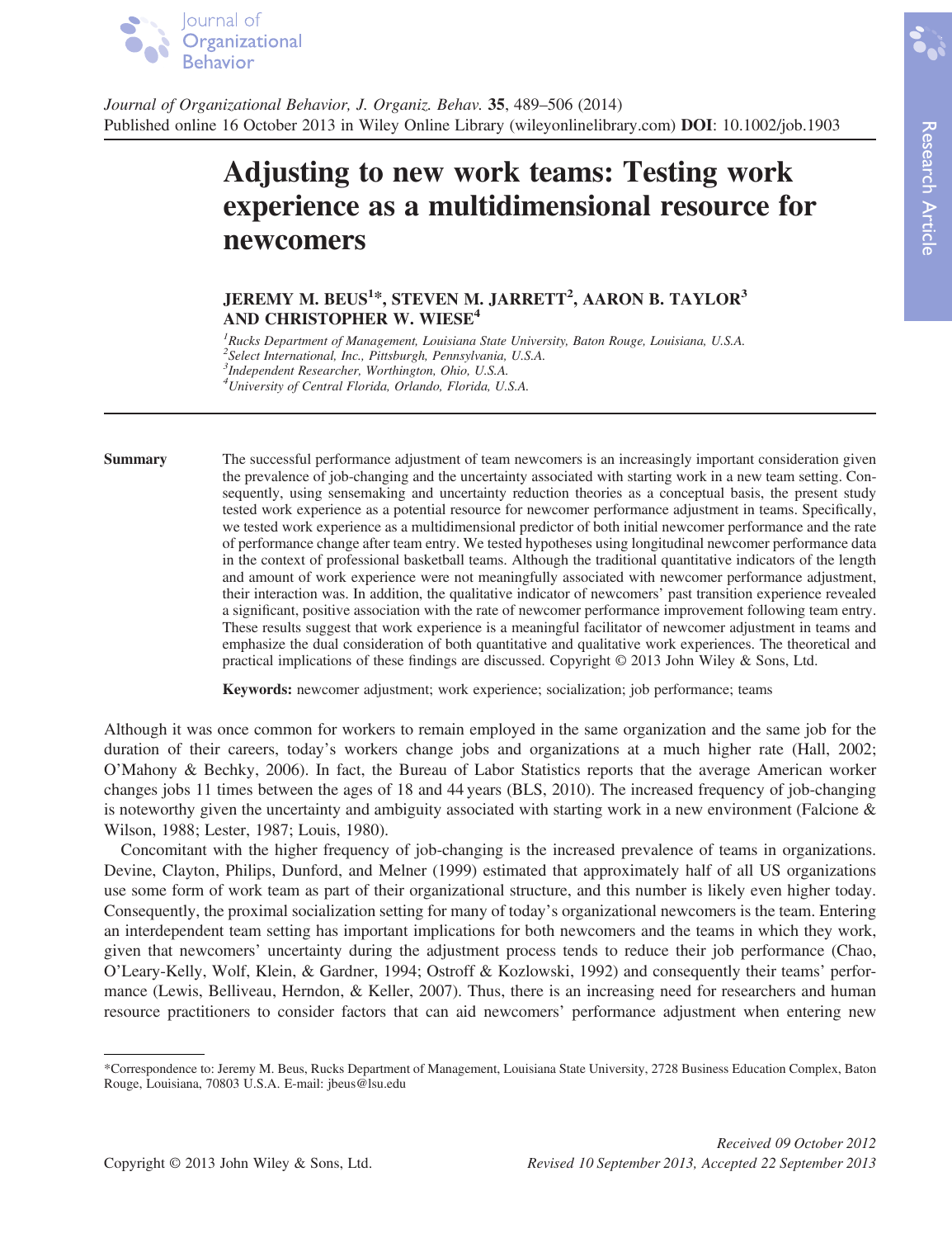teams. We define newcomer performance adjustment as the extent to which newcomers are able to perform core tasks at satisfactory levels shortly following team entry.

The extant socialization literature has identified a number of individual and organizational factors that facilitate newcomer adjustment to new work contexts (e.g., Jones, 1986; Kammeyer-Mueller & Wanberg, 2003; Morrison, 1993; Saks & Ashforth, 1997; Van Maanen & Schein, 1979). For example, meta-analytic evidence suggests that both newcomer information seeking and varying organizational socialization tactics are positively associated with proximal adjustment indicators such as role clarity and social integration (Bauer, Bodner, Erdogan, Truxillo, & Tucker, 2007; Saks, Uggerslev, & Fassina, 2007). More recent studies have identified other factors including newcomer personality traits and coworker developmental feedback as antecedents of newcomer adjustment (Harrison, Sluss, & Ashforth, 2011; Li, Harris, Boswell, & Xie, 2011). An additional factor that has been widely theorized to facilitate newcomer adjustment, but rarely considered empirically, is work experience—past events experienced by individuals pertaining to the performance of a job (Quiñones, Ford, & Teachout, 1995). According to socialization theorists, work experience is a cognitive resource available to newcomers to help them adapt their performance to a new context more effectively (Beyer & Hannah, 2002; Carr, Pearson, Vest, & Boyar, 2006; Jones, 1983; Louis, 1980). To the extent that this is true, work experience represents a particularly useful factor for human resource practitioners to consider as a means of forecasting successful newcomer performance adjustment given that work experience can fairly readily be assessed in pre-hire or promotion contexts.

Despite the theoretical expectation that work experience facilitates newcomer performance adjustment, however, empirical results have been mixed, particularly with regard to the effect of work experience on job performance. Job performance is a telling indicator of newcomer adjustment because any newcomer's performance should be reflective of proximal adjustment indicators such as task mastery, role clarity, and social integration (Bauer et al., 2007). That is, it is reasonable to infer that a high performing newcomer is likewise one who has reduced prior uncertainty such that they have a more accurate understanding of the task, their specific role, and how they fit into the overall team dynamic.

A study that specifically considered the effect of work experience on newcomer job performance found that work experience was negatively associated with both self-rated and supervisor-rated performance (Adkins, 1995). Other studies that have considered the association between work experience and job performance more broadly with non-newcomers have reported inconsistent results. Whereas some studies have shown that work experience is positively related to job performance (McDaniel, Schmidt, & Hunter, 1988; Quiñones et al., 1995; Schmidt, Hunter, & Outerbridge, 1986), others have found negative or null associations between the two constructs (Castilla, 2005; Medoff & Abraham, 1980). One explanation that has been offered to reconcile these mixed results is the notion that irrelevant or maladaptive prior experiences may at times hinder an individual's ability to adjust to a new role and new organizational dynamics (Dokko, Wilk, & Rothbard, 2009).

It is important to note, however, that these studies of newcomers and non-newcomers alike only considered work experience in terms of time spent in a job or career (e.g., months, years). Operationalizing work experience solely in terms of time is limiting and fails to capture more qualitative indicators of experience that add depth and meaning to the work experience construct (Beyer & Hannah, 2002; Quiñones et al., 1995; Tesluk & Jacobs, 1998). To test work experience as a resource for newcomer performance adjustment, we operationalized newcomer performance adjustment using two indicators: initial newcomer performance levels and the rate of performance change following team entry, with higher levels of either of these indicators suggesting successful newcomer performance adjustment. The examination of both of these indicators of newcomer performance adjustment represents a more appropriate conceptualization that few studies have been able to test (cf. Chen, 2005).

Accordingly, the purpose of this study is to contribute to the extant socialization literature by testing newcomer work experience as a multidimensional predictor of initial newcomer performance levels and the rate of performance change following team entry to better determine the extent to which past work experiences affect newcomers' performance adjustment. We tested our hypotheses using a sample of professional basketball team newcomers. Professional basketball teams exemplify action teams or highly interdependent teams of experts that engage in time-limited performance episodes involving adversaries, audiences, or challenging environments (Sundstrom, McIntyre,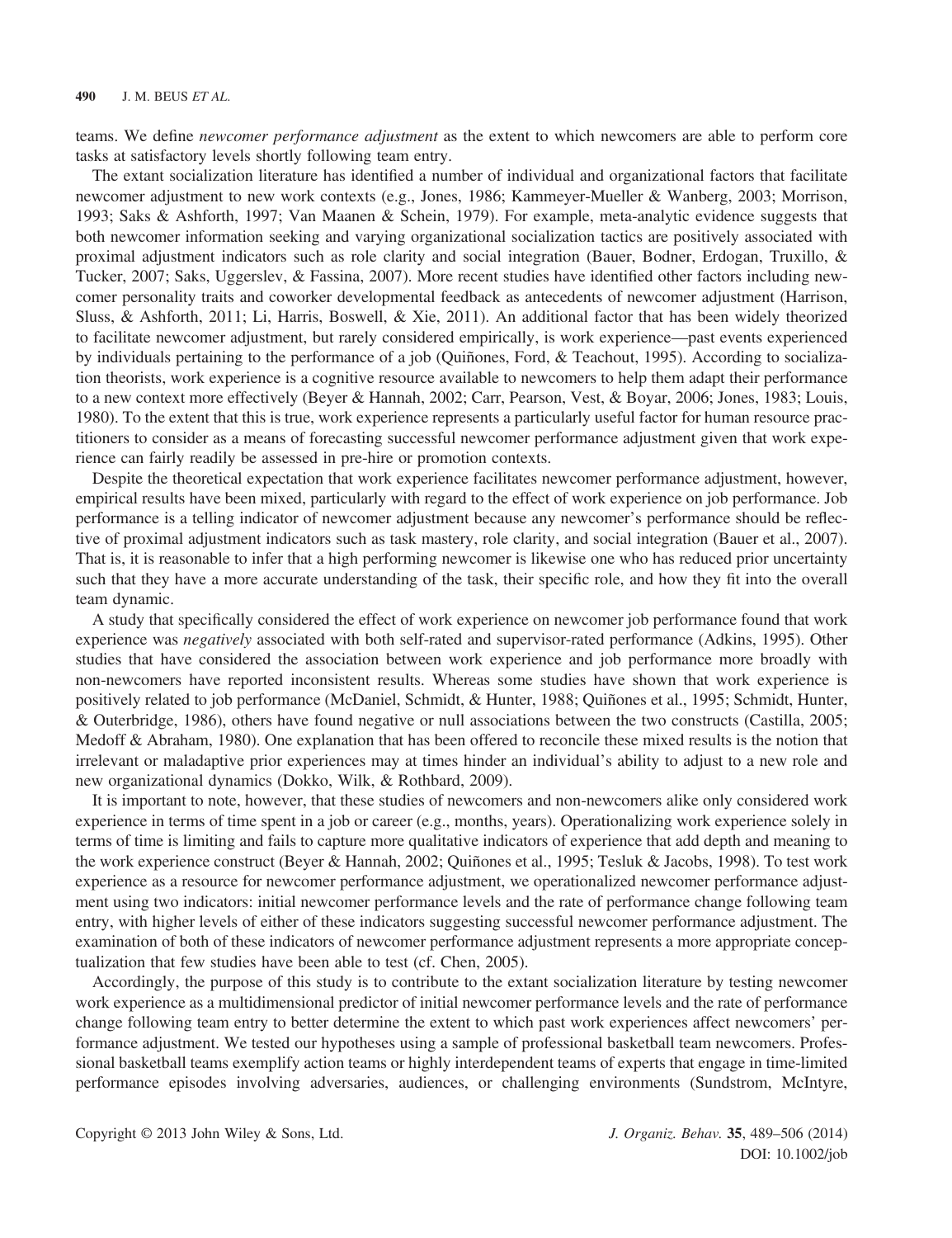Halfhill, & Richards, 2000). Action teams are prevalent across industry sectors and include such teams as firefighting companies, military tactical units, surgical teams, flight crews, and sports teams (Kozlowski & Bell, 2003; Sundstrom, de Meuse, & Futrell, 1990; Sundstrom et al., 2000). For newcomers, joining action teams represents a situation in which the need for successful performance adjustment is accentuated because of high levels of interdependence and often unpredictable work environments.

## Theory and Hypotheses

#### Sensemaking, uncertainty reduction, and newcomer performance adjustment

There is no gradual exposure and no real way to confront the situation [team or organization entry] a little at a time. Rather, the newcomer's senses are simultaneously inundated with many unfamiliar cues. It may not be clear to the newcomer just what constitutes a cue, let alone what the cues refer to, which cues require response, or how to interpret and select responses to them. (Louis, 1980, p. 230)

Uncertainty reduction theory (URT) characterizes the unfamiliar cues associated with a new work context as sources of uncertainty, which newcomers are naturally motivated to reduce (Falcione & Wilson, 1988; Lester, 1987; Saks & Ashforth, 1997). Specifically, URT posits that uncertainty is a source of stress for newcomers, which motivates corrective actions to minimize the stress and promote effective behavioral adaptation (Falcione & Wilson, 1988). According to sensemaking theory, these unfamiliar cues represent "surprises" or unanticipated novelties associated with entering a new work context (Louis, 1980). These surprises signify the absence of behavior-guiding cognitive scripts—knowledge structures that specify the appropriate behaviors for specific situations (Gioia & Manz, 1985; Gioia & Poole, 1984)—and require newcomers to engage in conscious sensemaking to cognitively reconcile ambiguities and effectively reduce uncertainties (Louis, 1980; Weick, 1995). Accessing pre-existing cognitive scripts or forming new ones allows newcomers to behave in more automatic or "preprogrammed" ways that require less information processing and should facilitate performance adjustment (Louis, 1980).

Taken together, these theories suggest that newcomers are driven to minimize the stress of uncertainty in a new context and apply sensemaking to do so by either drawing upon pre-existing cognitive scripts or developing new cognitive scripts to facilitate adjustment. Stated differently, whereas URT describes why newcomers are driven to reduce uncertainty (i.e., stress reduction), sensemaking theory describes how newcomers reduce this uncertainty (i.e., accessing or creating cognitive scripts).

Sensemaking theory posits that both individual and contextual factors act as sources of cognitive scripts that allow newcomers to construct meaning in and more effectively adjust to a new context (Louis, 1980; Weick, 1995; Weick, Sutcliffe, & Obstfeld, 2005). According to Louis (1980), factors that are theorized to aid newcomers' sensemaking include assistance from insiders (i.e., coworkers; Li et al., 2011; Ostroff & Kozlowski, 1992), individual predispositions (e.g., proactivity; Ashford & Black, 1996; Wanberg & Kammeyer-Mueller, 2000), and newcomers' past experiences (Beyer & Hannah, 2002). A distinction that can be made concerning these factors is that whereas individual predispositions and insider assistance should facilitate the creation of new cognitive scripts for newcomers, work experience reflects the extent to which newcomers bring with them relevant pre-existing cognitive scripts. Further, although a growing body of research has tested coworker assistance and individual differences as antecedents of newcomer adjustment (Ashforth, Sluss, & Harrison, 2007; Bauer & Erdogan, 2011), there is a paucity of work that has considered work experience as an antecedent of adjustment. Given the limited and inconsistent findings noted previously concerning work experience and newcomer performance, there is a need to adequately test the theoretical proposition that work experience facilitates newcomer performance adjustment.

The value of considering work experience as an antecedent of newcomer performance adjustment lies in the expectation that newcomers will draw from their previous experiences to make sense of their new experiences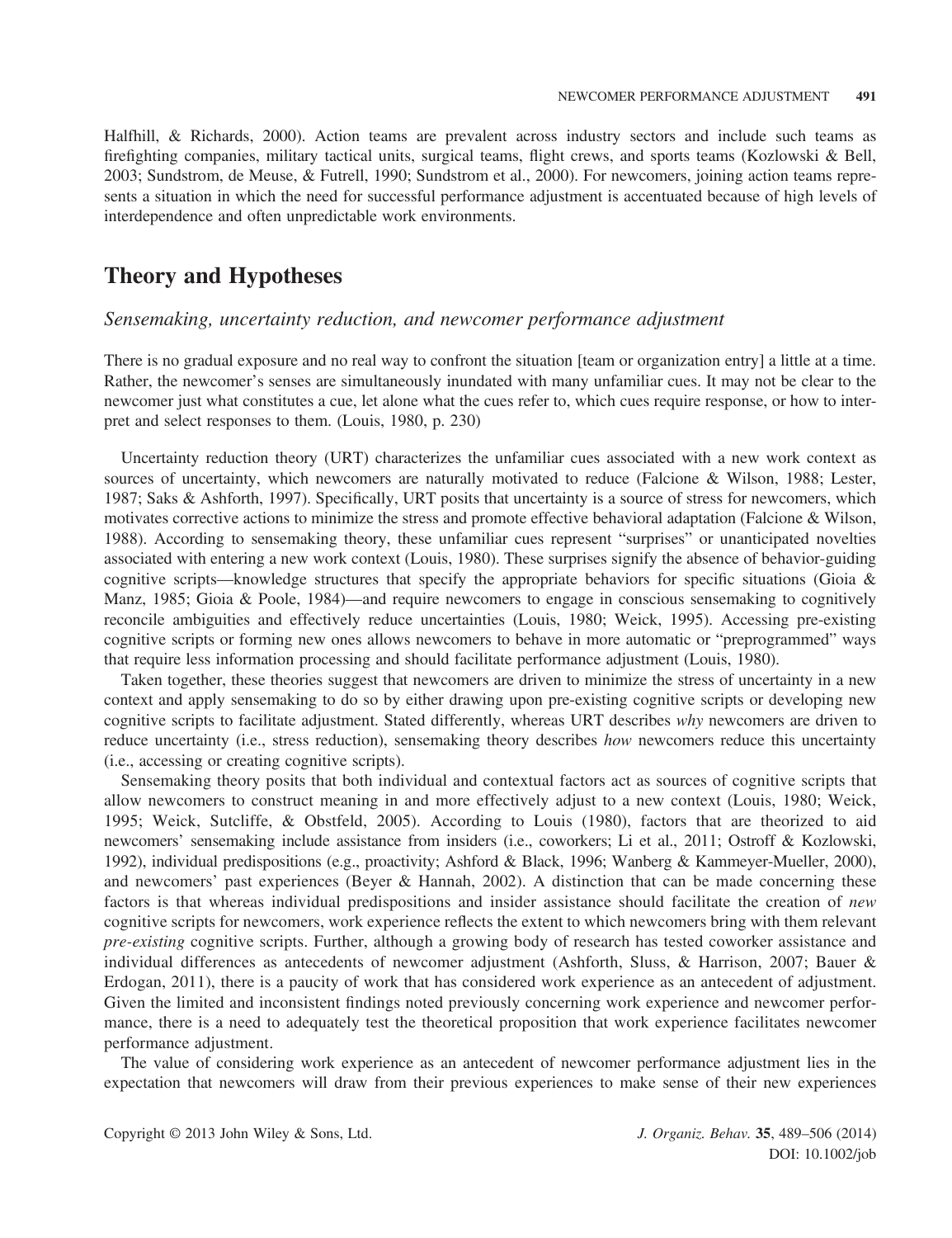(Beyer & Hannah, 2002; Louis, 1980). This represents a deductive and efficient means of making sense of a new situation (Jones, 1983) with implications for both individual and team performance. That is, newcomers with greater work experience should have more developed and extensive sets of cognitive scripts to draw from (Gioia & Poole, 1984) to adjust their performance more quickly and effectively in a new context.

Work experience should be a particularly important cognitive resource in action teams. Because of the high levels of interdependence and the dynamic and often fast-paced nature of work in such teams (Sundstrom et al., 2000), the ability to rely on previously developed cognitive scripts to make sense of new situations and reduce uncertainty can be critical. For example, a new firefighter with relevant past work experience who unexpectedly becomes separated from his or her company could enact applicable cognitive scripts gained from past experience to quickly make critical decisions; conversely, a rookie firefighter, who would have had less opportunity to form such scripts, would be required to either engage in more time-intensive information processing (i.e., sensemaking) or make a rushed, less informed decision (Louis, 1980). In this scenario, and others like it, the more experienced newcomer would be expected to perform more favorably than the less experienced newcomer because of a greater repertoire of cognitive scripts for facilitating performance. We next introduce this study's hypotheses and explain how specific components of work experience are posited to affect newcomer performance adjustment.

## Hypotheses for work experience and newcomer performance adjustment

The conceptualization of work experience we adopted for this study corresponds to Tesluk and Jacobs's (1998) multidimensional framework. These authors describe work experience in terms of three core components: quantitative, qualitative, and interaction components. In the sections that follow, we describe these components and discuss the specific indicators of each that are hypothesized to affect newcomer performance adjustment. A graphical summary of this study's hypotheses is provided in Figure 1.



Figure 1. Model of hypothesized relationships between newcomer work experiences and the newcomer performance adjustment indicators of either (a) initial performance, or (b) the rate of performance change

Copyright © 2013 John Wiley & Sons, Ltd. J. Organiz. Behav. 35, 489–506 (2014)

DOI: 10.1002/job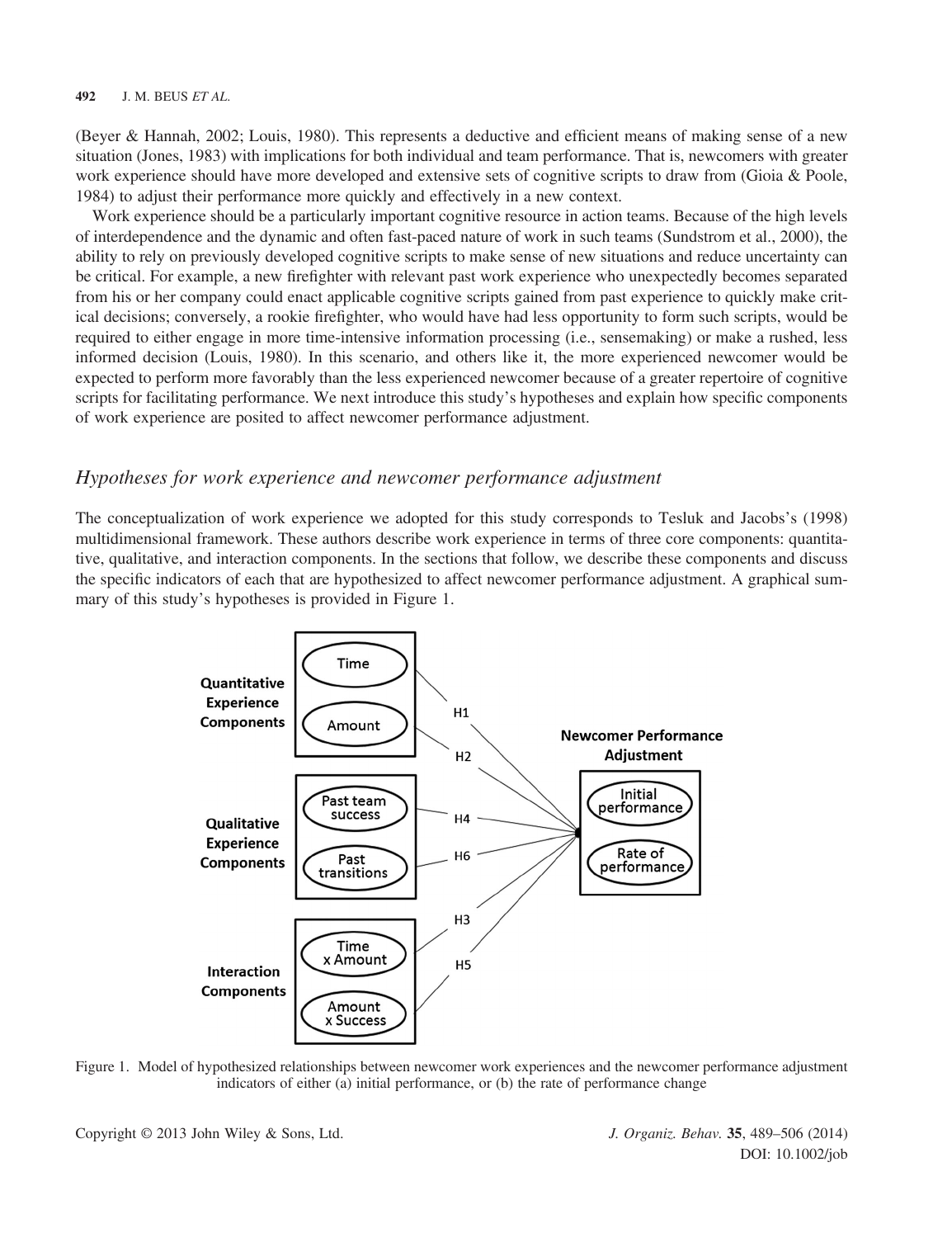#### Quantitative work experience

Work experience is most often conceptualized in quantitative terms (e.g., job tenure) that reflect either the *time* or amount of experience (Tesluk & Jacobs, 1998). Time indicators operationalize work experience as the length of time spent performing a job or task, whereas amount indicators operationalize work experience as the opportunity to perform or the number of times a task has been performed (Quiñones et al., 1995). For example, a soldier with 10 years of experience and zero combat missions is clearly substantively different from a soldier with 3 years of experience and two combat missions. Thus, both quantitative indicators describe meaningful components of work experience that should affect newcomer performance adjustment. Specifically, newcomers who have spent more time working or who have had greater opportunity to perform on the job should have accumulated a greater number of job-specific cognitive scripts and should thus be more capable of focusing their attention on nuanced team-specific scripts to facilitate their performance adjustment in an interdependent team setting. Consequently, newcomers with more work experience, in terms of both time and amount, should start performing at initially higher levels or, alternatively, improve their performance at faster rates than newcomers with less work experience.

We note that it is unlikely that these experience factors will reveal significant, positive associations with *both* initial newcomer performance and the rate of performance improvement simultaneously. Our reasoning for this is that more experienced newcomers who start performing at high levels will have less subsequent room for improvement because they are closer to their ceiling or maximum performance level; this naturally restricts the extent to which the rate of performance improvement can correspondingly increase. Conversely, although a newcomer may not start performing well, greater levels of work experience may be associated with faster rates of performance improvement. Hence, for all subsequent hypotheses positing associations with newcomer performance adjustment, we expect the work experience factors of interest to be positively associated with *either* initial newcomer performance or the rate of performance improvement, but not both simultaneously.

Hypothesis 1: Newcomer work experience, in terms of time, is positively related to newcomer performance adjustment.

Hypothesis 2: Newcomer work experience, in terms of amount, is positively related to newcomer performance adjustment.

The interaction between these two quantitative indicators of work experience should likewise demonstrate a meaningful impact on newcomer performance adjustment. The product of the time and amount of work experience represents the concentration of relevant experience over time. The experience of performing or contributing more over a longer time should further reinforce the relevant cognitive scripts that are necessary to facilitate performance adjustment (Gioia & Poole, 1984). We thus posit that the interaction between the time and amount of newcomer work experience will demonstrate a positive association with newcomer performance adjustment beyond the main effects of the time and amount of work experience.

Hypothesis 3: The interaction between the time and amount of experience is positively related to newcomer performance adjustment.

#### Qualitative work experience

Qualitative experience represents the next major component of work experience in Tesluk and Jacobs's (1998) model. Qualitative experience offers unique explanatory power beyond quantitative experience because it represents the type, or nature, of an individual's prior work experience (Tesluk & Jacobs, 1998). Although qualitative work experience can be assessed in a myriad of ways that differ on the basis of context, examples of experience type include the variety, challenge, and complexity of work (Tesluk & Jacobs, 1998). These contribute to the richness of an individual's work experience and can have an important impact on the quality and variety of cognitive scripts that are established as a result.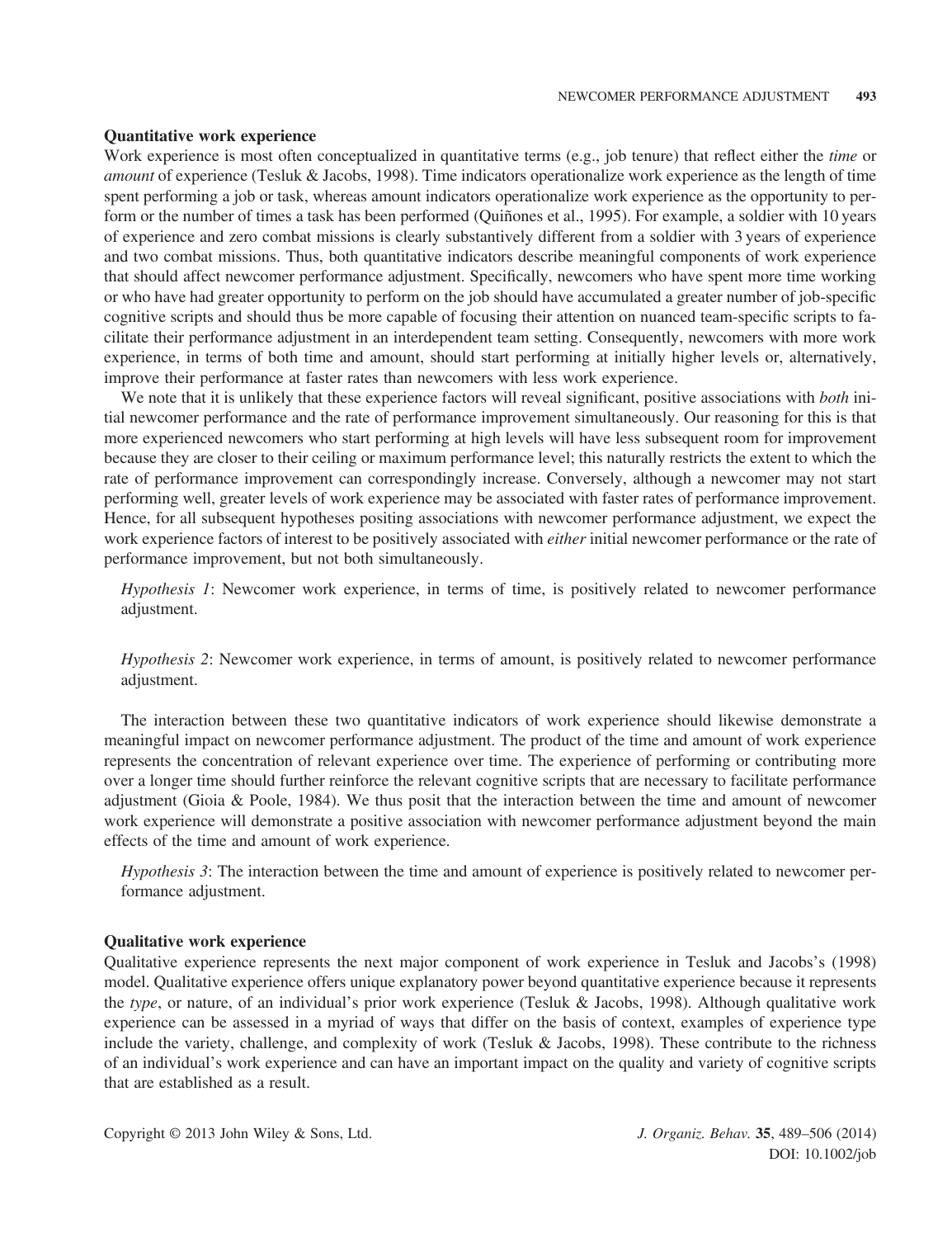For a newcomer transitioning to a new team, the quality of the work experience gained on previous teams should have a meaningful impact on the newcomer's ability to perform successfully on the new team. For action teams in particular, in which performance episodes tend to be brief and complex (Sundstrom et al., 1990), past team success represents a qualitative experience that should help newcomers form specific scripts about successful team performance, which allow them to adjust their performance more effectively when working with a new team. For example, a newcomer in a rescue unit with the experience of multiple successful rescues in previous units would have had greater opportunity to form scripts regarding effective performance and is arguably in a better position to contribute to the new unit's success than a newcomer with little or no such work experience. Thus, we posit that the experience of being on successful teams in the past will positively affect newcomers' subsequent performance adjustment.

Hypothesis 4: Newcomer work experience, in terms of past team success, is positively related to newcomer performance adjustment.

As an extension of this, an important interaction to consider is the combined effect of past team success and the opportunity to contribute to that success on newcomer performance adjustment. This represents an example of what Tesluk and Jacobs (1998) referred to as the *density* or intensity of work experience. The work experience of newcomers who came from successful teams *and* who provided meaningful contributions to those teams should naturally have a greater influence on subsequent performance adjustment than the work experience of newcomers who came from successful teams but did not contribute as substantively to team success. The experience of contributing substantively to a more successful team reflects a higher quality experience that should translate into cognitive scripts that facilitate subsequent performance adjustment on a new team. Thus, we posit that the interaction between the amount of previous work experience and past team success will be positively associated with newcomer performance adjustment.

Hypothesis 5: The interaction between past team success and work experience amount is positively related to newcomer performance adjustment.

An additional qualitative work experience that is specifically relevant to newcomers' ability to adjust to a new team context is past transition experience (Beyer & Hannah, 2002). We defined past transition experience as experience changing or transitioning between teams within the same profession. Whereas the previously discussed types of work experience should result in job-specific or task-specific cognitive scripts (Gioia & Poole, 1984), newcomer transition experience should result in the formation of cognitive scripts specifically associated with team or organization entry. A person who has changed work teams before is likely to be more familiar, and thus more comfortable, with the process of newcomer adjustment. For example, past transition experience may aid workers in anticipating likely areas of uncertainty, which allow them to proactively reduce those uncertainties at earlier stages. Similarly, a worker with past transition experience would be expected to have a better understanding of how and from whom to obtain needed information to reduce uncertainties relative to a first-time or second-time newcomer. Although the job may be the same, the team and its associated roles and norms likely will not be the same. Thus, transition experience should result in the formation of cognitive scripts that allow newcomers to improve their performance more quickly than newcomers with less transition experience. It is noteworthy that we do not expect an association with *initial* performance in this case. This is because having the experience of transitioning teams would not be expected to improve a newcomer's baseline performance. Rather, past transition experience should provide newcomers with the understanding needed to facilitate the sensemaking process and thus enhance their *rate* of performance improvement following team entry.

Hypothesis 6: Newcomer number of previous job transitions is positively related to the rate of newcomer performance improvement.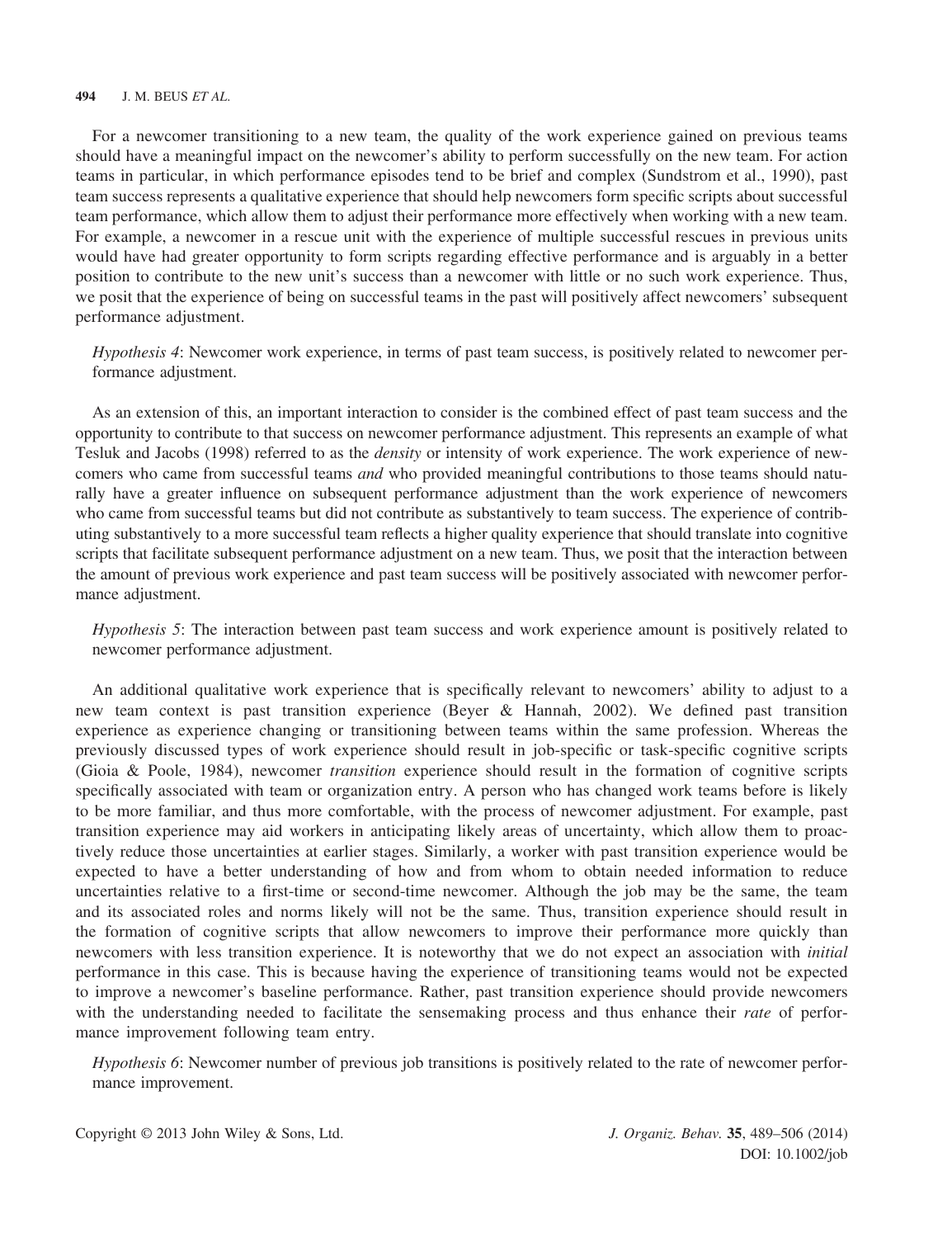## Method

To test our study's hypotheses, we examined work experience and newcomer performance adjustment in a sample of newcomers on professional basketball teams in the National Basketball Association (NBA). Day, Gordon, and Fink (2012) described sport as a "living laboratory" that is uniquely suited to answering organizational questions because of the presence of unambiguous performance rules and situations, the frequency of performance episodes, and the fact that performance data are reliably documented in sports archives. The more objective nature of these performance data reduces the bias that commonly affects self and supervisor evaluations of performance (Murphy & Cleveland, 1995) and answers calls for research to consider more objective newcomer adjustment indicators (e.g., Chan & Schmitt, 2000; Chen, 2005). We obtained the data coded for this study via ESPN's online NBA statistics archive (ESPN.com, 2013) and Basketball-Reference.com (2013), a comprehensive professional basketball statistics database.

## Participants

We coded data from the NBA's 30 franchises from the 2001–2002 to the 2010–2011 seasons, resulting in a pool of 296 teams (we refer to a franchise's set of players within a single season as a team). We identified a total of 540 newcomers on 254 of those teams  $(M=2.13, SD=1.17)$  with the maximum number of newcomers on any team being six. We considered newcomers to be any player who had not played any previous games for their new franchise—this included rookies who had played no previous games in the NBA. We restricted our analyses to team newcomers who played at least half of the games in their newcomer season (i.e., 41 of 82 games) and who, on average, played at least 10 minutes per game. We did this to ensure that the monthly performance estimates obtained were reliable estimates of newcomer performance. In addition, all newcomers were only allowed to appear once in the dataset. For those players who changed teams more than once from the 2001–2002 to 2010–2011 seasons, we randomly selected the season that was used as the focal season for the present analyses.

## Measures

#### Newcomer performance

We operationalized newcomer performance using "Win Score," a weighted basketball performance composite created by Berri, Schmidt, and Brook (2006) to estimate players' contributions to team wins. Win Score is computed as follows:

Win Score = Points + Rebounds + Steals + Blocks × 
$$
1/2
$$
 + Assists ×  $1/2$ –Short attempts–Free throw attempts ×  $1/2$ –Turnovers–Personal fouls ×  $1/2$ .

The values entered into this equation were newcomers' monthly per-game averages in each of the noted categories. We used monthly averages because they represent more reliable performance estimates that are not affected by game-to-game performance fluctuations. There were a maximum number of six 1-month performance periods from November to April (the duration of the regular NBA season) that were computed for each newcomer. This allowed for enough time points to more accurately analyze the trend of newcomer performance improvement. Combined across all 6 months of the regular season, monthly newcomer performance ranged from  $-5.00$  to 18.18 with an average performance score of  $3.49$  ( $SD = 2.80$ ).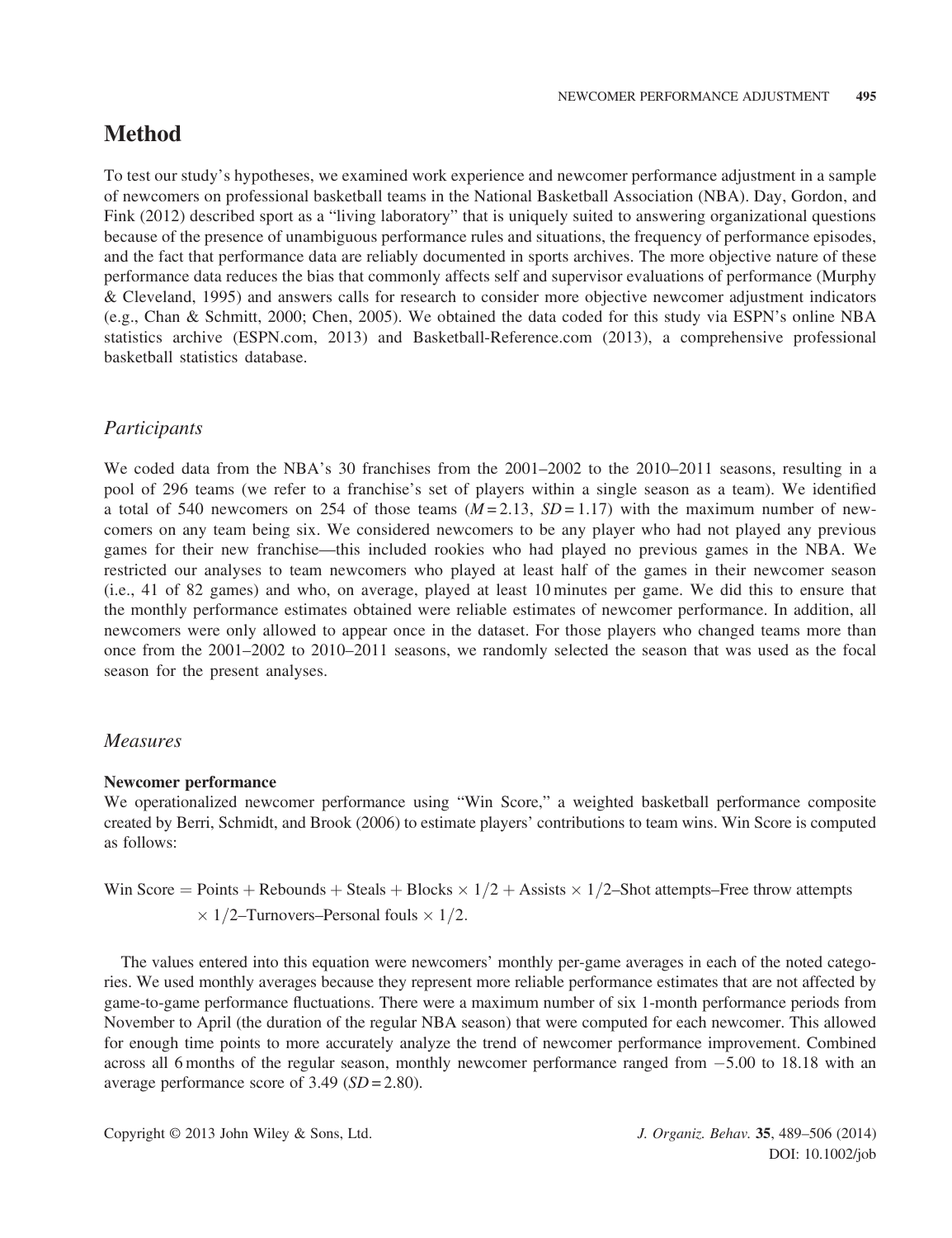#### Newcomer performance adjustment

We measured newcomer performance adjustment using two separate indicators: initial newcomer performance and the rate of performance improvement. We operationalized *initial newcomer performance* as newcomer performance in the month of November, the first full month of the NBA season. Initial newcomer performance ranged from  $-2.00$  to 15.00 ( $M = 3.09$ ,  $SD = 2.32$ ). We operationalized newcomers' rate of performance improvement as the rate of performance change across the 6 months of the NBA regular season. We assessed this using latent growth curve modeling and discuss the details of this analysis in the Analyses and Results sections.

Because of its expected association with newcomer performance adjustment on a new team, we included newcomers' recent past performance (i.e., performance the preceding season) in this study's analyses as a covariate (Henry & Hulin, 1987). We also operationalized recent past performance using Win Score ( $M = 3.79$ ,  $SD = 2.83$ ).

#### Work experience—time

We operationalized work experience assessed in terms of time as the number of years of professional basketball experience prior to the year of interest; in addition to years played in the NBA, this included semi-professional experience in the NBA's developmental league as well as experience playing in professional international leagues. The number of previous years of professional experience ranged from 0 to 20 years  $(M = 4.35, SD = 4.31)$ . Because tenure strongly covaries with age, and age tends to have a negative impact on physical performance because of the deterioration of the body—particularly in a professional sports context—we included age ( $M = 25.89$  years,  $SD = 4.68$ ) as a covariate in this study's analyses.

#### Work experience—amount

We operationalized work experience assessed in terms of amount using ESPN's "usage rate" statistic, which represents the percentage of team possessions a player "uses" per 40 minutes of playing time (ESPN.com, 2013). We calculated players' career usage rates up to the season of interest and reflect their opportunities to perform during their NBA tenure ( $M = 11.79$ ,  $SD = 10.20$ ).

#### Past team success

We operationalized past team success as the average win percentage of newcomers' previous teams up to the season of interest  $(M = 0.48, SD = 0.10)$ . In addition to past team success, we coded the recent past success of newcomers' *current* teams (i.e., *current team success*;  $M = 0.48$ ,  $SD = 0.16$ ), operationalized as the current team's win percentage in the previous season, and included it in our analyses as a control variable given that the quality of a newcomer's current team would be expected to affect newcomer performance adjustment.

#### Past transition experience

We operationalized transition experience as the number of times each newcomer had transitioned to a new NBA franchise *prior to* the year of interest. For example, a newcomer entering his fourth NBA season on his fourth team would have experienced the transition process three previous times. The number of past transitions for newcomers ranged from 0 to 13 ( $M = 1.56$ ,  $SD = 1.91$ ).

#### Analyses

We tested hypotheses using a latent growth curve model. This is a specific type of confirmatory factor analysis (Bollen & Curran, 2006) that allows for newcomers' performance across the months of the season to be modeled. For the present sample, we modeled an intercept factor and a linear growth factor to reflect newcomer performance adjustment. Specifically, we used the intercept factor to model differences in player performance at the beginning of the season (i.e., initial performance), whereas we used the linear growth factor to model differences in the rate of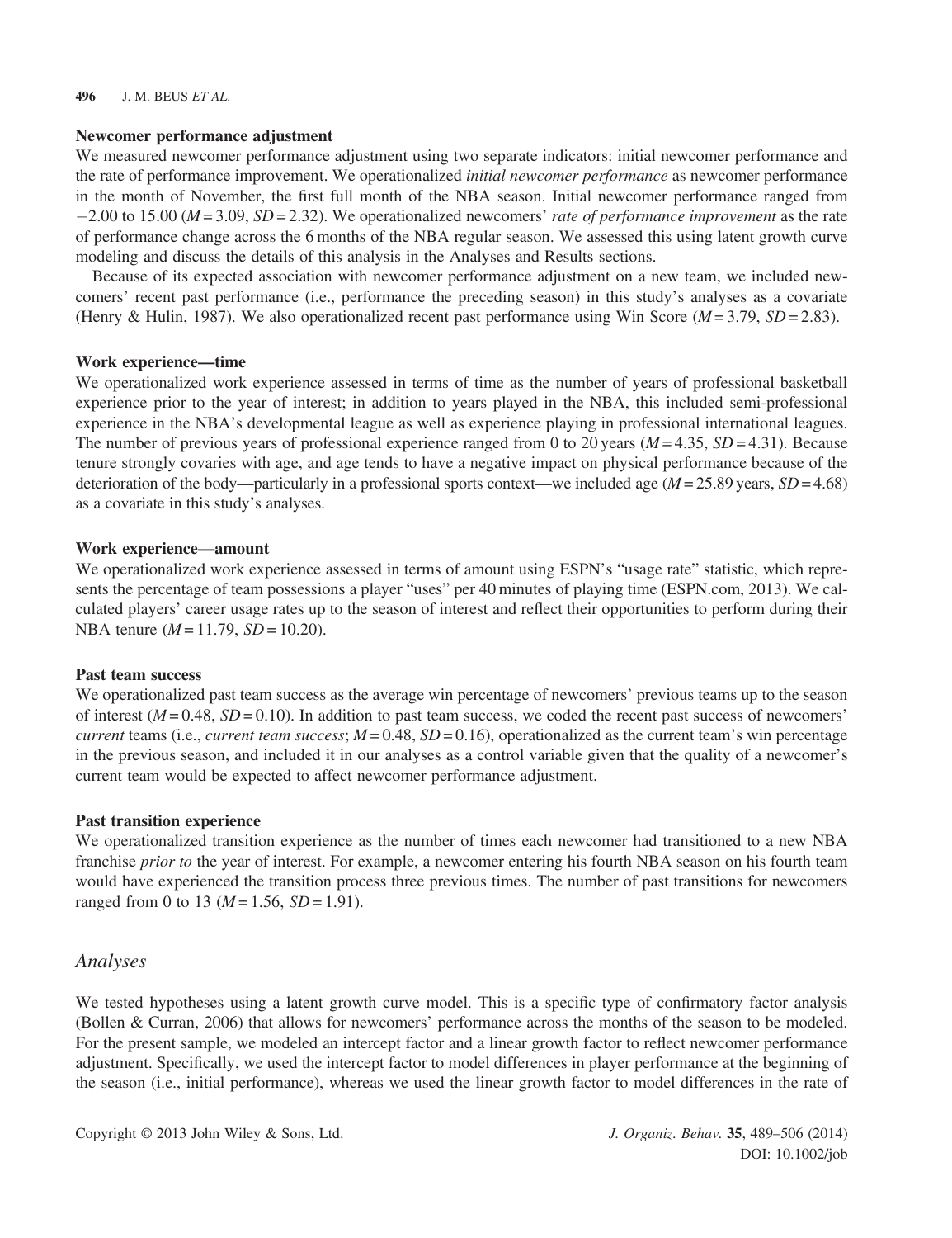newcomer performance change across the season. We then regressed these two factors on each of the work experience variables and interactions described earlier to test this study's hypotheses.

Two issues arose with these data. First, the dataset included occurrences of more than one newcomer on the same team, and the performance of these newcomers was likely non-independent. To test this, we estimated intraclass correlation (ICC1) values for performance in each month of the season. These values revealed that, on average, 6 percent of the variance in newcomer performance  $(M_{\text{ICCI1}} = 0.06, SD_{\text{ICCI1}} = 0.02)$  was accounted for by team membership. We likewise note that teams in our sample are nested within franchises. Consequently, we computed ICC1 values for performance in each month of the season on the basis of franchise membership. However, on average, franchise membership accounted for only 1 percent  $(M_{\text{ICCI1}} = 0.01, SD_{\text{ICCI1}} = 0.01)$  of the variance in newcomer performance. This is likely a bi-product of the high degree of fluctuation in both coaches and personnel in professional basketball franchises over time. Thus, we did not account for franchise-nesting in addition to team-nesting in our analyses. To account for non-independence based on team-nesting, we estimated the growth curve model using the pseudo maximum likelihood estimation method for clustered data implemented in Mplus 6.0 (Asparouhov, 2005; Muthén & Muthén, 2010).

Second, newcomers occasionally failed to play any games for an entire month because of injury. We treated these instances as missing data rather than as zero performance because it was not the case that the players were playing and failing to contribute to team performance, but rather that they were not performing at all. We accounted for the missing data in the model by using full information maximum likelihood, which allows for the inclusion of incomplete cases, and which can be combined with pseudo maximum likelihood estimation in Mplus.

## **Results**

Prior to testing the proposed hypotheses, we estimated a growth curve model as an unconditional model, meaning the predictor variables were excluded. This version of the model allowed for testing whether newcomer performance across the months of the season was represented well by a linear growth factor. As is typical in growth models, the loadings of the monthly performance variables on the growth factor were all fixed. All loadings of monthly performance scores on the intercept factor were fixed to 1, whereas loadings on the linear growth factor were fixed to represent linear growth (0, 1, 2, 3, 4, and 5 for November performance through April performance).

The unconditional model fits the data well  $(\chi_{[16]}^2 = 58.90, p < .05; CFI = 0.97; RMSEA = 0.07; SRMR = 0.04)$ . The mean of the intercept factor  $(3.10, p < .05)$  gives the estimated mean of initial newcomer performance (i.e., performance in November), and the mean of the linear growth factor  $(0.15, p < .05)$  gives the estimated mean linear growth rate in newcomer performance across the season. The significant, positive value of this factor's mean suggests that newcomer performance tended to improve meaningfully over the course of the season. This is consistent with the expectation that newcomers' performance improves as they become adjusted over time to a new team context.

We then re-estimated the growth model with the two growth factors regressed simultaneously on the work experience variables of interest, including age, past performance, and current team success as covariates. This model also fit the data well  $(\chi^2_{[52]} = 115.80, p < .05; CFI = 0.97; RMSEA = 0.05; SRMR = 0.02)$ .

### Quantitative work experience

We reported descriptive statistics and intercorrelations among all study variables in Table 1. We reported and likewise depicted the results of all hypothesis tests in Table 2 and in Figure 2, respectively. Hypothesis 1 stated that quantitative newcomer work experience in terms of time (i.e., number of years in the league) is positively related to newcomer performance adjustment. This hypothesis was not supported, however, as newcomer work experience in terms of time was not significantly associated with either initial performance  $(b=0.01, ns)$  or the rate of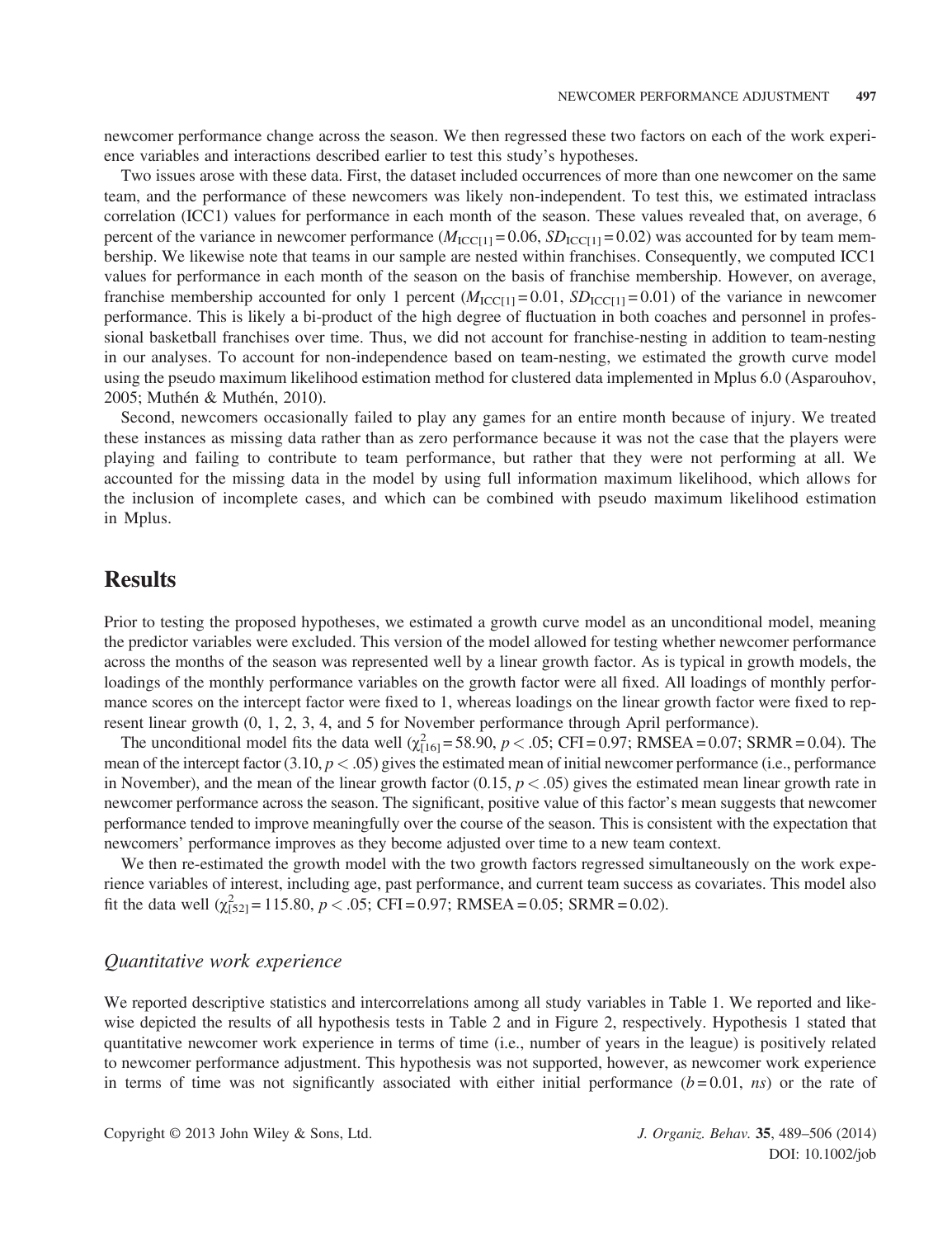| Table 1. Descriptive statistics and variable intercorrelations |               |                   |                             |                    |                 |                     |                 |                      |                  |                    |                 |             |                 |                  |                 |                 |      |
|----------------------------------------------------------------|---------------|-------------------|-----------------------------|--------------------|-----------------|---------------------|-----------------|----------------------|------------------|--------------------|-----------------|-------------|-----------------|------------------|-----------------|-----------------|------|
| Variable                                                       | $\mathbb{Z}$  | SD                | $\overline{ }$              | $\sim$             | 3               | 4                   | 5               | $\circ$              | Γ                | ${}^{\circ}$       | $\circ$         | $\supseteq$ | $\equiv$        | $\overline{c}$   | 13              | $\overline{4}$  | 15   |
| 1. November                                                    | 3.01          | 2.59              | $\odot$                     |                    |                 |                     |                 |                      |                  |                    |                 |             |                 |                  |                 |                 |      |
| performance<br>2. December                                     | 3.30          | 2.76              | $.73*$                      | 1.00               |                 |                     |                 |                      |                  |                    |                 |             |                 |                  |                 |                 |      |
| performance<br>3. January                                      | 3.53          | 2.69              | 65*                         | $0.73*$            | 1.00            |                     |                 |                      |                  |                    |                 |             |                 |                  |                 |                 |      |
| performance<br>4. February                                     | 3.62          | 2.87              | $62*$                       | $0.64*$            | $0.71*$         | $1.00$              |                 |                      |                  |                    |                 |             |                 |                  |                 |                 |      |
| performance<br>5. March                                        | 3.57          | 2.77              | .59*                        | $0.62*$            | $0.67*$         | $0.70*$             | $1.00\,$        |                      |                  |                    |                 |             |                 |                  |                 |                 |      |
| performance<br>6. April                                        | 3.92          | 3.04              | $52*$                       | $0.53*$            | $0.53*$         | $0.56*$             | $0.66*$         | 1.00                 |                  |                    |                 |             |                 |                  |                 |                 |      |
| performance<br>7. Experience-                                  | 4.35          | 4.31              | $0.17*$                     | $0.17*$            | $0.12*$         | 0.06                | $0.01$          | $-0.02$              | $1.00\,$         |                    |                 |             |                 |                  |                 |                 |      |
| 8. Experience-<br>time                                         | 11.79 10.20   |                   | $.22*$<br>0                 | $0.23*$            | $0.20*$         | $0.14*$             | 0.07            | $0.01\,$             | $0.65*$          | $1.00\,$           |                 |             |                 |                  |                 |                 |      |
| amount<br>9. Time                                              | 28.72 37.17   |                   | 0.05                        | $0.01$             | $-0.02$         | $-0.03$             | $-0.05$         | 0.01                 | $0.16*$          | $-0.16*1.00$       |                 |             |                 |                  |                 |                 |      |
| 10. Past team<br>$\times$ amount                               | 0.48          | 0.10              | $-0.16*$                    | $-0.11$            | $-0.13*$        | $-0.19*$            | $-0.09$         | $-0.12*$             | $0.23*$          | $-0.02$            | $0.19*$         | 1.00        |                 |                  |                 |                 |      |
| 11. Team<br>success                                            | $-0.01$       | 0.96              | $-0.14*$                    | $-0.06$            | $-0.14*$        | $-0.22*$            | $-0.11$         | $-0.09$              | $0.22*$          | 0.04               | $0.29*$         | $0.76*$     | $1.00\,$        |                  |                 |                 |      |
| $\times$ amount<br>success<br>12. Past                         | 1.56          | $\overline{1.91}$ | 0.03                        | $0.08\,$           | 0.07            | 0.04                | $-0.02$         | $-0.07$              | $0.67*$          | $0.60*$            | 0.00            | 0.03        | 0.01            | $1.00\,$         |                 |                 |      |
| transitions<br>13. Past                                        | 3.79          | 2.83              | $.66*$                      | $0.58*$            | $0.54*$         | $0.57*$             | $0.56*$         | $0.48*$              | $0.23*$          | $0.18*$            | $0.26*$         | $-0.12*$    | $-0.11*$        | $-0.10$          | $1.00\,$        |                 |      |
| team success<br>performance<br>15. Current<br>14. Age          | 25.89<br>0.48 | 4.68<br>0.16      | $0.10\mathrm{*}$<br>$0.12*$ | $0.09*$<br>$0.09*$ | $0.09*$<br>0.04 | $-0.02$<br>$0.08\,$ | $-0.06$<br>0.07 | $-0.10$ <sup>*</sup> | $0.87*$<br>0.26* | $0.64*$<br>$0.20*$ | $0.17*$<br>0.05 | $0.28*0.07$ | $0.29*$<br>0.10 | $0.71*$<br>0.19* | $0.12*$<br>0.08 | $0.28*$<br>1.00 | 1.00 |
| <i>Notes</i> . $N = 540$ ; * $p < .05$ , two-tailed.           |               |                   |                             |                    |                 |                     |                 |                      |                  |                    |                 |             |                 |                  |                 |                 |      |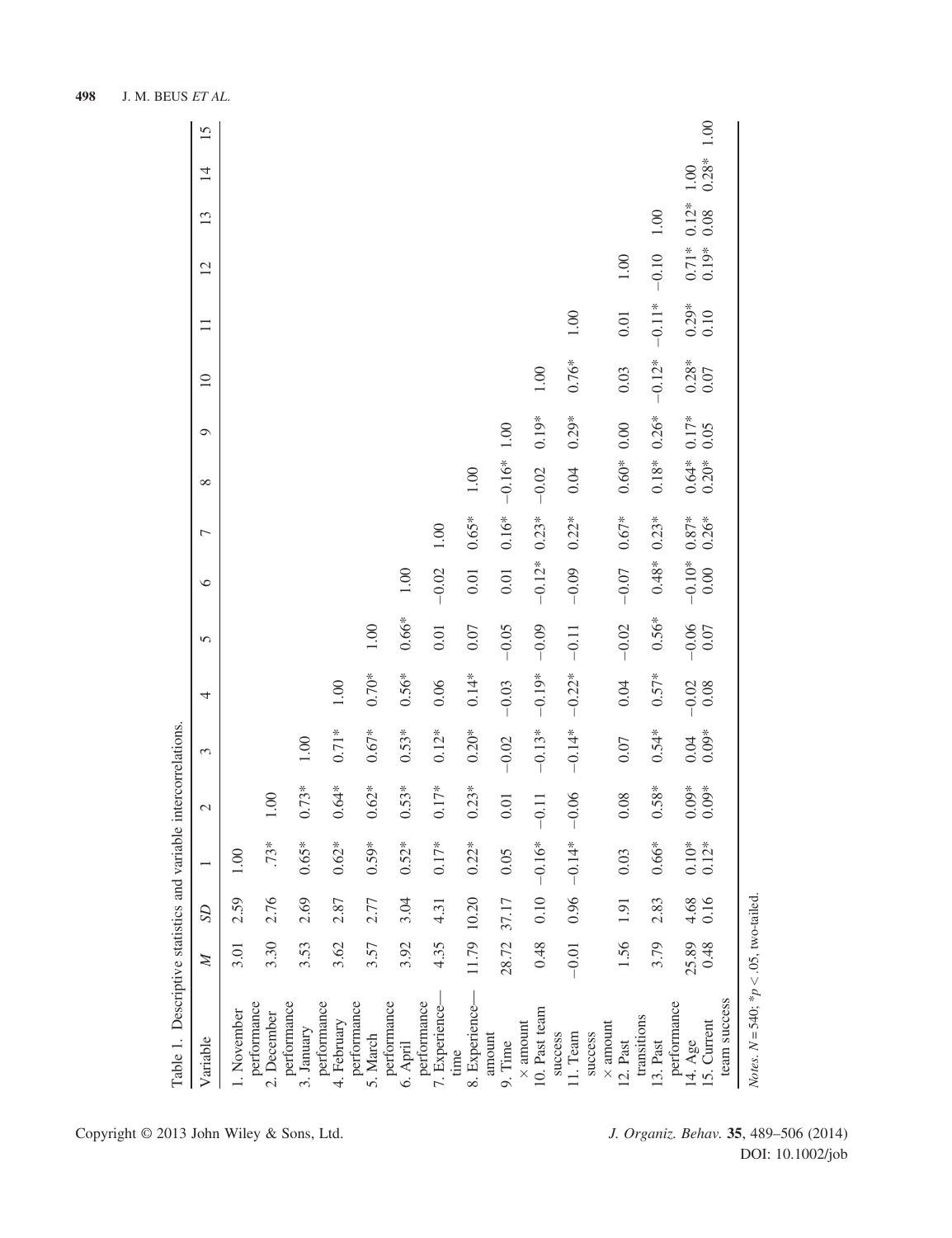|                                                      |          | Initial performance |           | Rate of performance |       |                    |
|------------------------------------------------------|----------|---------------------|-----------|---------------------|-------|--------------------|
| Variable                                             | Estimate | SE                  |           | Estimate            | SЕ    |                    |
| Time (H1—not supported)                              | 0.009    | 0.055               | 0.165     | $-0.007$            | 0.014 | $-0.519$           |
| Amount (H2—not supported)                            | 0.030    | 0.027               | 1.090     | $-0.008$            | 0.006 | $-1.308$           |
| Time $\times$ amount (H3—supported)                  | 0.004    | 0.002               | $2.010*$  | $-0.001$            | 0.001 | $-1.191$           |
| Past team success (H4—not supported)                 | $-0.873$ | 1.128               | $-0.774$  | 0.242               | 0.273 | 0.885              |
| Past team success $\times$ amount (H5—not supported) | $-0.070$ | 0.032               | $-2.202*$ | $-0.002$            | 0.009 | $-0.260$           |
| Past transition experience (H6—supported)            | $-0.051$ | 0.060               | $-0.840$  | 0.037               | 0.016 | 2.329*             |
| Past performance (control)                           | 0.563    | 0.052               | $10.894*$ | $-0.002$            | 0.012 | $-0.191$           |
| Age (control)                                        | $-0.129$ | 0.036               | $-3.631*$ | $-0.016$            | 0.010 | $-0.191^{\dagger}$ |
| Current team success (control)                       | 1.168    | 0.567               | $2.062*$  | $-0.048$            | 0.139 | $-0.348$           |

Table 2. Results of hypothesis tests using latent growth curve models.

 $Notes. N= 540; all estimates are unstandardized; H1, H2...H6 = Hypothesis 1, Hypothesis 2, and so forth; initial performance = intercept factor;$ rate of performance = linear growth factor; time× amount = the interaction between time and amount; past team success× amount = the interaction<br>. between past team success and amount.

 $\phi$ <sup>†</sup> $p < .10$ ; \* $p < .05$ 



Figure 2. Empirical evidence of relationships between past newcomer work experiences and either (a) initial performance, or (b) the rate of performance change; solid lines reflect supported hypotheses, whereas dashed lines represent unsupported hypotheses

performance improvement  $(b = -0.01, ns)$ . Hypothesis 2 posited that the amount of newcomer work experience is positively related to newcomer performance adjustment. This hypothesis was not supported as the amount of newcomer work experience was not meaningfully associated with initial performance  $(b=0.03, ns)$  or the rate of performance change  $(b = -0.01, ns)$ .

Hypothesis 3 posited that the interaction between the time and amount of newcomer work experience is positively related to newcomer performance adjustment. Consistent with expectations, this interaction revealed a significant, positive association with initial performance levels  $(b = 0.004, p < .05)$ , although it was not significantly associated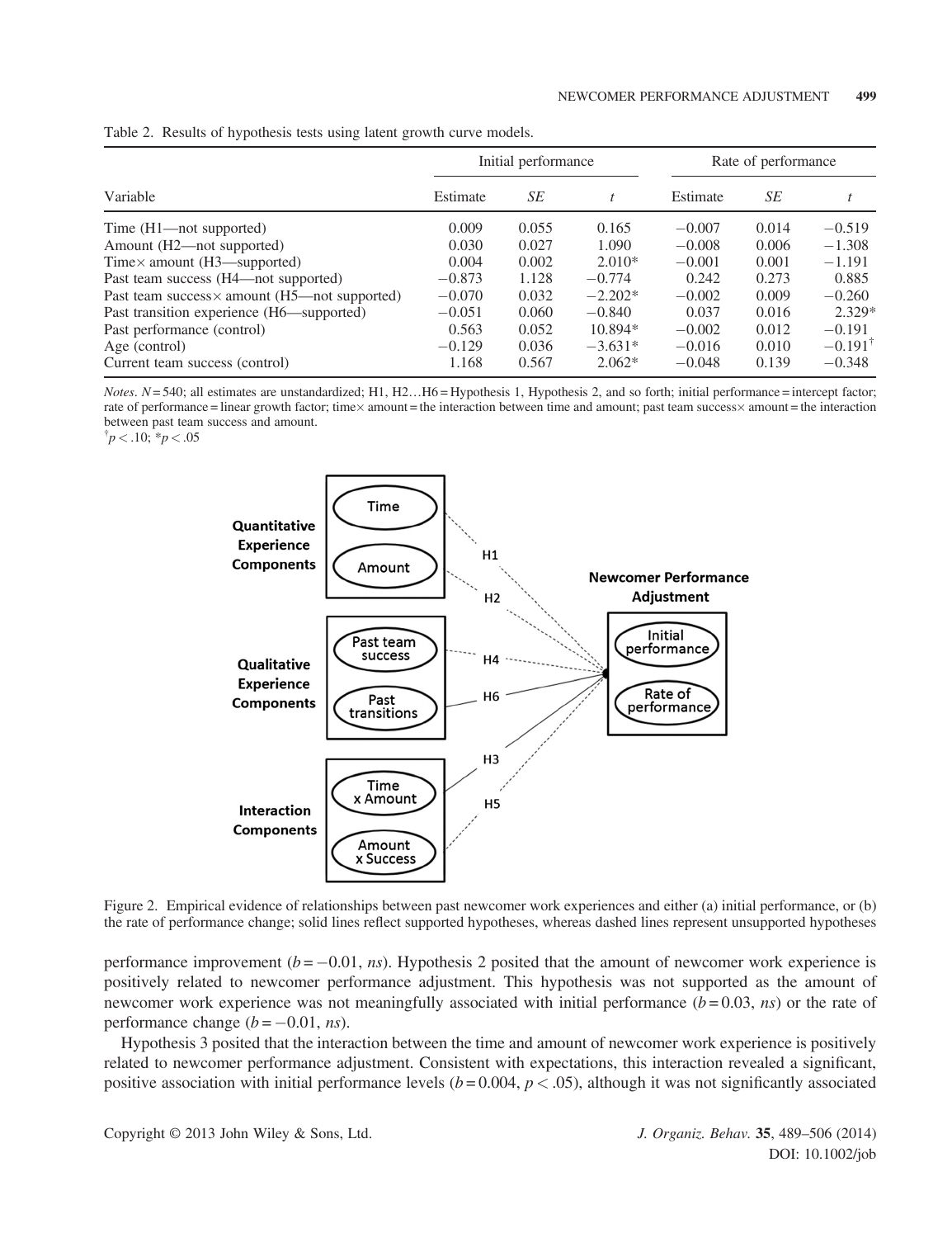with the subsequent rate of performance improvement  $(b = -0.01, ns)$ . However, because there was a statistically significant, positive association with initial performance, these results provide support for Hypothesis 3 given that it is unlikely for a facet of work experience to be simultaneously positively related to both initial performance and the rate of performance change due to performance ceiling effects. Thus, although neither the length nor the amount of experience was significantly associated with newcomer performance adjustment, the interaction of these two variables was. This suggests that the concentration of experience over time is more meaningful than the length or amount of experience considered independently.

### Qualitative work experience

Hypothesis 4 stated that past team success is positively associated with newcomer performance adjustment. However, past team success was not significantly associated with either initial performance ( $b = -0.87$ , ns) or the rate of performance improvement  $(b = 0.24, ns)$ . Hypothesis 5 posited that the opportunity to contribute to past team success—the interaction between the amount of experience and past team success—is positively associated with newcomer performance adjustment. Contrary to expectations, this interaction revealed a significant, *negative* association with initial newcomer performance ( $b = -0.07$ ,  $p < .05$ ) and no association with the rate of performance change  $(b = 0.00, ns)$ , suggesting that greater opportunities to perform on more successful teams actually inhibit newcomers' initial performance. We revisit these counter-intuitive findings in the Discussion section.

Hypothesis 6 stated that past transition experience is positively associated with the rate of performance improvement. This hypothesis was supported, as newcomer transition experience was significantly positively associated with the linear growth factor ( $b = 0.04$ ,  $p < .05$ ). This suggests that newcomers with greater previous transition experience improve their performance at a faster rate than newcomers with less transition experience.

## **Discussion**

The process of changing work teams can be an onerous one that adversely affects the performance of newcomers and, by extension, newcomers' teams and organizations (Chen, 2005; Lewis et al., 2007). Consequently, using sensemaking theory and URT as a conceptual basis, this study tested work experience as a multidimensional predictor of newcomer performance adjustment in the context of highly interdependent action teams. Results revealed that quantitative and qualitative work experiences demonstrated unique associations with newcomer performance adjustment. First, although the traditional quantitative work experience indicators of the length and amount of experience were not meaningfully associated with newcomer performance adjustment on their own, their interaction revealed a significant, positive association with initial newcomer performance levels. Further, with regard to the qualitative experience indicators examined, whereas past team success and its interaction with the amount of experience revealed null and negative associations, respectively, past transition experience was significantly positively associated with newcomers' rate of performance improvement following entry to a new team. The implications of these findings are discussed next.

## Theoretical and practical implications

Although extant socialization theory has been relatively clear on the issue (Beyer & Hannah, 2002; Carr et al., 2006; Louis, 1980), empirical results have been less conclusive as to the extent to which work experience is beneficial for newcomer performance adjustment. Using a more expansive—yet rarely considered—conceptualization of work experience (Tesluk & Jacobs, 1998) and by testing both initial performance levels and performance change over time, this study sheds light on the nuances of this relationship.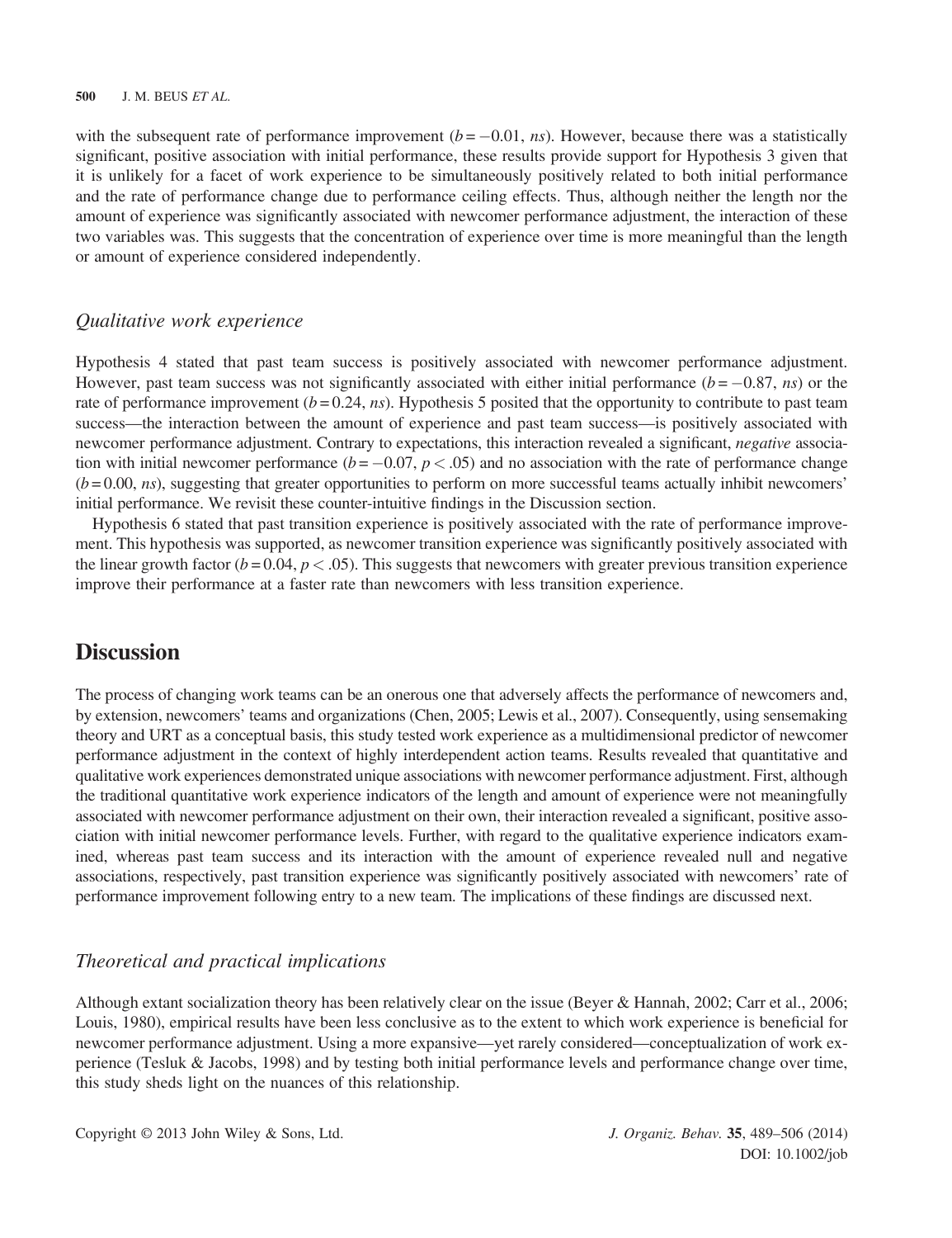Perhaps one reason for the inconsistent findings concerning the impact of quantitative experience indicators on newcomer performance is the failure of past studies to test the interaction between the length and amount of work experience. As was demonstrated here, although neither of these work experience indicators was meaningfully associated with performance adjustment on its own, the multiplicative combination of these work experiences was. Thus, these results suggest that the more useful means of conceptualizing quantitative work experience is to do so by testing the interaction of these indicators to represent the *concentration* of work experience over a given time. Not surprisingly, the benefits that can be accrued from work experience with the passage of time are apparently accentuated given greater opportunities to perform during that period.

Despite the existence of typologies that emphasize the importance of considering the type or quality of experience in addition to more traditional quantitative indicators (e.g., Quiñones et al., 1995; Tesluk & Jacobs, 1998), few researchers have tested these empirically. Consequently, an important contribution of this study was the simultaneous consideration of both quantitative *and* qualitative indicators of work experience. Of the qualitative indicators considered relevant in this context, past transition experience revealed a significant, positive association with the rate of performance improvement. This suggests that past transition experience helps newcomers adjust their performance more quickly after joining a new team. We theorized that the experience of negotiating the transition process on past teams would help newcomers develop cognitive scripts associated with team entry that would facilitate the adjustment process on a new team.

The other qualitative experience indicator tested was past team success. We posited that past experience playing for successful teams would equip newcomers with cognitive scripts that would enhance newcomer performance adjustment. Although the association between past team success and newcomer performance adjustment was not statistically significant, it is interesting to note that the direction of the association was opposite from the direction hypothesized. More puzzling, though, was the finding that the interaction of past team success and the amount of experience revealed a statistically significant, negative association with newcomers' initial performance levels. This was contrary to our expectation that greater opportunities to perform on more successful teams would allow newcomers to form cognitive scripts that facilitate performance adjustment. However, the presence of rookie newcomers in our sample may explain this counterintuitive finding. Although considering rookie newcomers as having zero or no experience in terms of time, amount, or past transitions is a realistic means of operationalizing these experiences for such newcomers, it is not necessarily appropriate to use "zero" as a means of representing past team success for rookies. Having no experience playing for a professional team—and thus zero past team success—is quite different from playing on a team that won zero games. Given this consideration, we re-estimated this study's theoretical model without rookies to see if these associations shifted in direction or statistical significance.

Removing rookies reduced the sample size from 540 to 324, but the theoretical model still revealed a good fit to the data  $(\chi^2_{[52]} = 80.05, p < .05; CFI = 0.98; RMSEA = 0.04; SRMR = 0.03)$ . Although still not statistically significant, the model estimate for the association between past team success and initial newcomer performance shifted from negative in the original model ( $b = -0.87$ , ns) to positive ( $b = 0.54$ , ns) in the model without rookies. Further, the interaction term for past team success and experience amount moved from significance ( $b = -0.07$ ,  $p < .05$ ) to non-significance  $(b = -0.06, ns)$  when rookies were removed from the model. Although this latter association may be the result of reduced statistical power, the former association shifting from negative to positive in direction likely was not. It is important to note that no other results affecting hypothesis interpretations were altered—both the interaction between the length and amount of experience and past transition experience retained significant, positive associations with newcomer performance adjustment in the model with no rookies. In summary, it appears that the counterintuitive findings concerning past team success were the result of statistical artifacts in this sample and not true effects. Nevertheless, it remains the case that past team success was not meaningfully associated with newcomer performance adjustment in this context.

However, although not formally hypothesized, it is noteworthy that the quality of newcomers' *current* teams operationalized as teams' win percentages the preceding season—revealed a significant, positive association with initial newcomer performance levels. This was included in the theoretical model as a potentially relevant covariate, but the significance of this association in the presence of all the experience indicators tested warrants further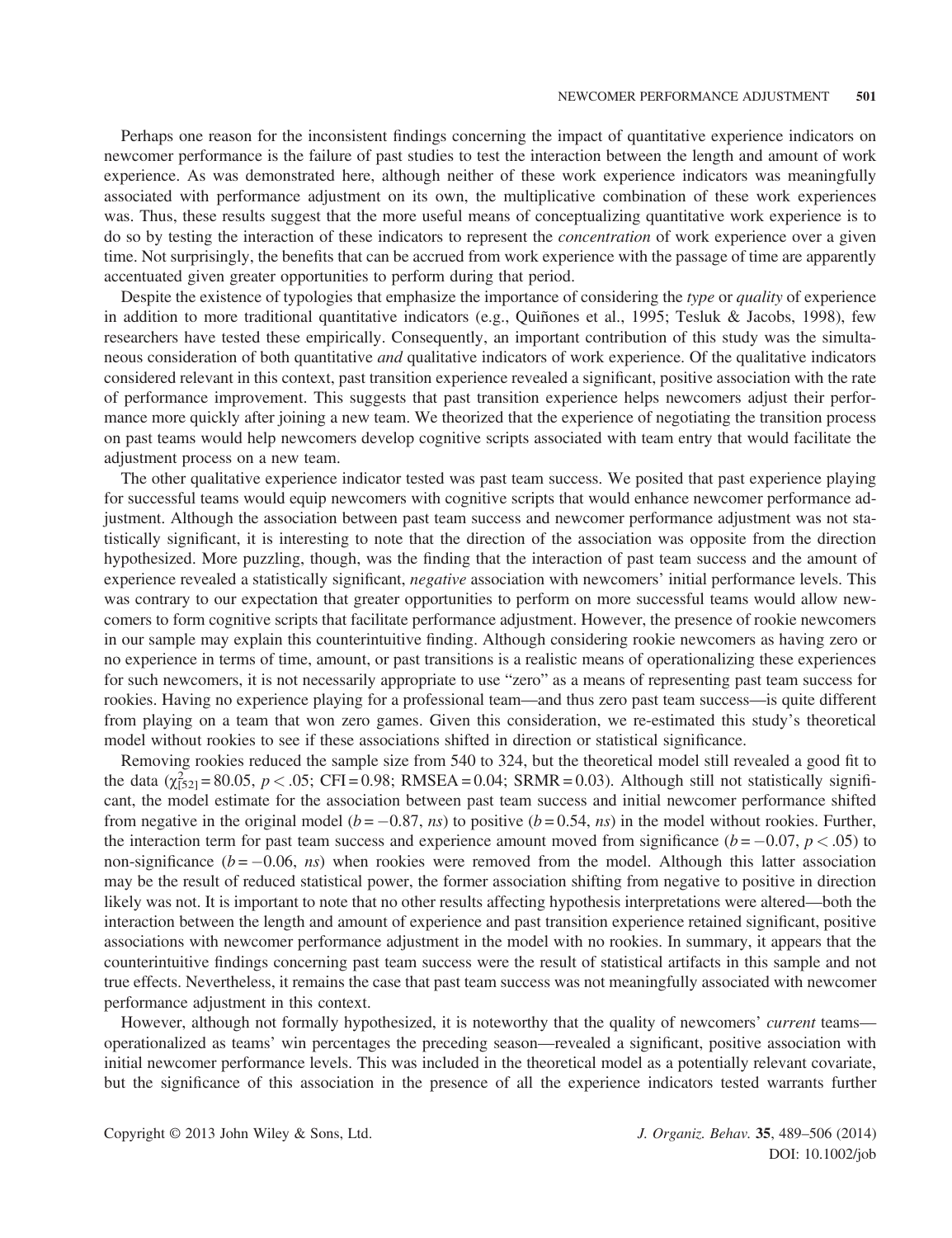discussion. This finding is consistent with the interactionist perspective of newcomer socialization (Jones, 1983; Reichers, 1987) that has been supported in previous studies (e.g., Chen, 2005; Kammeyer-Mueller & Wanberg, 2003; Li et al., 2011) and emphasizes the fact that newcomers are not socialized in a vacuum. Whereas the primary focus of this study has been on how the experiences newcomers bring with them to a new context affect their performance adjustment, it is likewise important to acknowledge the context itself. Chen (2005) demonstrated this empirically and found that higher initial team performance levels were associated with steeper subsequent newcomer performance improvement in a sample of project team newcomers. Similarly, the present study's findings suggest that newcomers perform better initially when joining recently successful teams. This can likely be explained from the interactionist perspective as a function of joining higher quality teams where leaders and coworkers more effectively integrate newcomers and communicate newcomers' roles and responsibilities. In summary, these findings along with those regarding the examined work experience indicators suggest that both newcomer previous work experiences and the team setting itself can play an important role in helping newcomers adjust their performance to a new context.

This study's findings have practical implications for managers and human resource practitioners. For example, in the context of employee selection, these results underscore the value of considering work experience as a predictor of future performance adjustment and likewise highlight the importance of considering both quantitative and qualitative experience indicators. Although relevant qualitative work experiences often differ on the basis of the job in question, qualitative indicators such as past transition experience arguably have application across jobs and industries and can readily be quantified for selection purposes. These considerations are particularly important in interdependent team contexts. In such situations, selecting newcomers who are likely to adjust their performance more quickly should minimize the process losses that naturally occur with membership change and thus improve subsequent team performance (Lewis et al., 2007).

This study's findings likewise have relevance for employee development. For managers, these results suggest that it may be beneficial to look for opportunities not only to give employees more opportunities to perform but also to consider different types of experience that can prepare them for expanded roles or future promotions. Targeted development designed to improve workers' qualitative experience could include assigning novel or challenging work responsibilities or providing opportunities to take the lead on specific team tasks. Such experiences would be expected to equip workers with cognitive scripts that could facilitate performance adjustment in subsequent positions or roles.

#### Limitations and future directions

Although this study makes a number of contributions to the extant literature, there are some limitations worth noting. Our sole reliance on archival data for all of this study's examined variables is a potential limitation. Although the use of objective, archival data to operationalize newcomer performance is arguably a strength given the weaknesses of more subjective performance ratings (Murphy, 2008; Murphy, Cleveland, Skattebo, & Kinney, 2004), the exclusive use of archival data to assess qualitative newcomer work experiences in particular is a possible limitation. For example, assessing the quality of a person's past transition experience via methods such as self-report or other-report in addition to using archival data may have added richness to this study's findings. However, it is noteworthy that, as operationalized, this construct still revealed a significant association with newcomer performance adjustment that was consistent with our theoretical expectation.

Another potential limitation is the fact that the newcomers in this study did not join teams at random. Of course, this is generally the case for any newcomer who joins a new team. Rather, teams typically select newcomers (and vice versa) because they believe the newcomer will be a good fit and will either complement or supplement current team needs (Kristof-Brown & Guay, 2011). Consequently, there is a natural restriction of range that occurs in newcomer selection—those newcomers who join new teams are those deemed by the team and/or newcomer to have the highest likelihood of success. This restricted variability due to targeted (as opposed to random) selection naturally attenuates statistical associations (Sackett  $\&$  Yang, 2000). Thus, this study's findings concerning the associations between work experiences and newcomer performance adjustment likely represent conservative estimates relative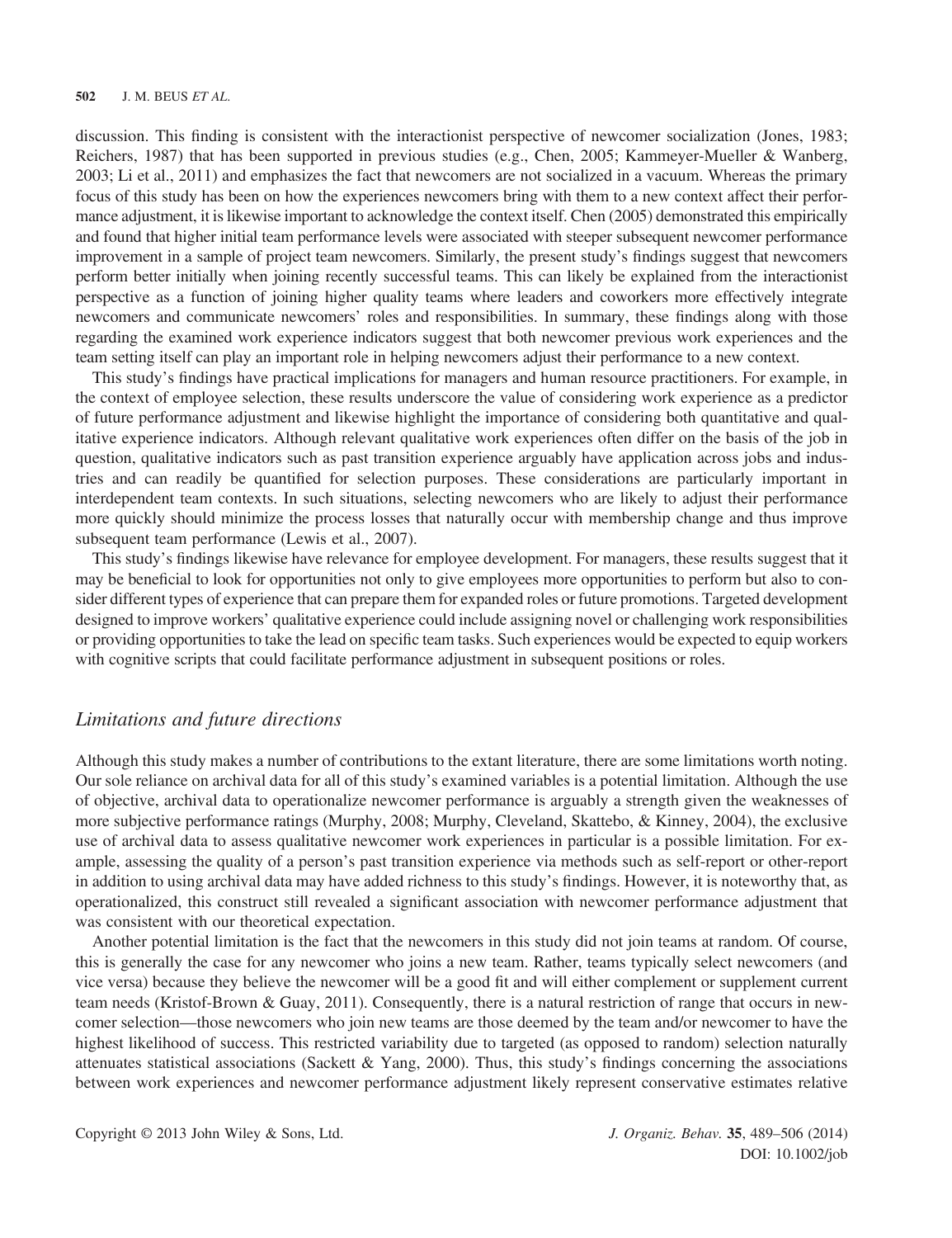to those which would be attained if random selection had occurred. However, we note that, for practical reasons, gaining access to a field sample of teams that engaged in random employee selection is highly unlikely.

Our use of NBA teams for this study is also a potential limitation. Professional basketball teams are different in a number of respects from other types of action teams (e.g., pay, national exposure). However, although unique in some respects, we assert that NBA teams are not singular and that they represent an appropriate exemplar of action teams on the basis of the accepted definition of this type of team (Sundstrom et al., 2000). Moreover, there are a number of benefits to addressing organizational questions in what has been described as a microcosm of organizational life (Day et al., 2012; Wolfe et al., 2005). Specifically, the simplified, quasi-laboratory conditions of professional sport allowed us to test our hypotheses in a setting where our theorized effects were particularly likely to be demonstrated. Further, the examination of newcomer performance adjustment on intensively interdependent basketball teams provided a setting that only heightened the relevance of this study's research questions. In other words, if work experience facilitates newcomer performance adjustment, then it should have been demonstrated in this basic and relatively controlled setting. Accordingly, this study represents a relevant and informative basis upon which future socialization studies can build. Although the motor performance demands of professional basketball are arguably unique, the cognitive benefits of work experience, which underlie successful newcomer performance adjustment—whether or not performance is primarily motor or cognitive in nature—are unlikely to be limited to this context. However, more research is needed to determine to what extent this is the case.

Because we were unable to directly assess the presence of cognitive scripts when assessing newcomer work experience, additional research is needed to provide a more direct test of this proposed theoretical mechanism. The assessment of individual mental models may be one means of accomplishing this given that mental models are essentially a proxy for cognitive scripts. Mental models represent organized knowledge structures that help individuals explain and predict (i.e., make sense of) relevant surrounding phenomena to more effectively interact with their environment (Mathieu, Heffner, Goodwin, Salas, & Cannon-Bowers, 2000). One means of more directly testing this study's proposed theoretical mechanism would be to assess newcomers' mental models to determine if the mental models of more experienced newcomers are more accurate and developed than those of less experienced newcomers and to examine whether these mental models correspondingly predict newcomer performance adjustment.

An additional avenue for future research to consider is how the timing of past work experiences affects newcomer adjustment. This is particularly relevant for qualitative experiences that tend to occur at more finite points relative to quantitative experiences, which are considered more in terms of accumulation over time. As an example, receiving a leadership opportunity could represent a useful qualitative experience, but the timing of that experience could arguably affect its impact on subsequent outcomes such that the more recent the experience, the stronger its expected impact would be. Thus, future research should test the interaction between the acquisition of qualitative experiences and the timing of those experiences when predicting relevant outcomes.

Finally, given the initial performance decrements associated with newcomer uncertainty, future studies should consider factors beyond work experience that directly facilitate newcomer performance adjustment. In a team context, individual knowledge, skills, and abilities relating to teamwork (Stevens & Campion, 1999) may impact newcomer performance adjustment. Potentially relevant dispositional variables that have been considered in the broader socialization literature include the desire for control, proactive personality (Wanberg & Kammeyer-Mueller, 2000), and curiosity (Harrison et al., 2011). In addition, contextual factors such as team acceptance of newcomers or the presence of a formal mentor may likewise enhance newcomer performance adjustment.

## **Conclusion**

This study theorized that work experience is a cognitive resource that newcomers use to reduce uncertainty and adjust their performance to new work contexts. In a sample of action team newcomers, we demonstrated that both quantitative and qualitative work experience indicators are meaningfully associated with newcomer performance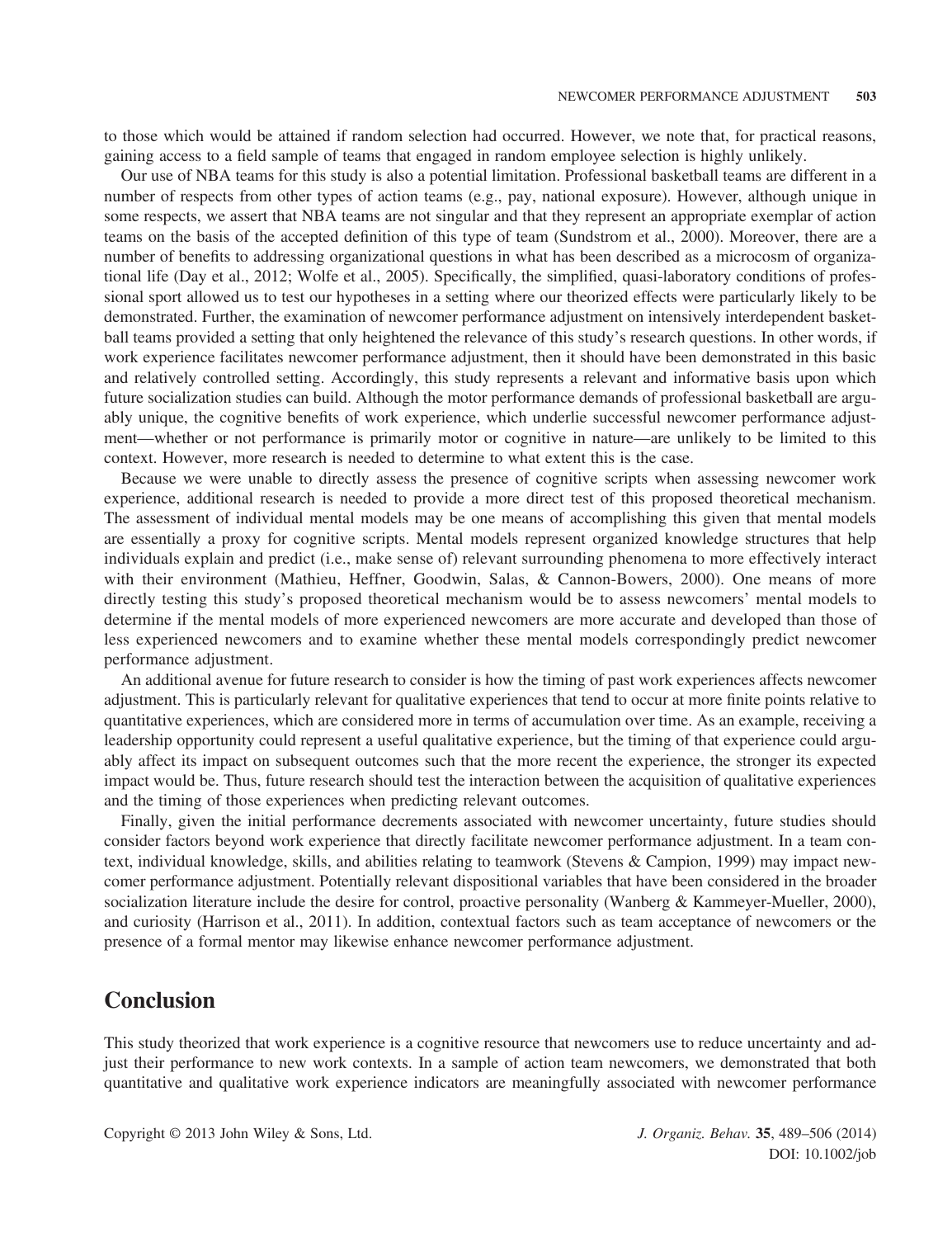adjustment. Specifically, whereas the interaction between the length and amount of experience was positively associated with initial newcomer performance levels, past transition experience was positively associated with the rate of newcomer performance improvement. These results help clarify the apparent disconnection between theory and empirical evidence concerning the relationship between work experience and performance by highlighting the types of experience that appear to be most beneficial for newcomer adjustment. Given the frequency with which today's workers change jobs and teams, continuing to examine potential factors that might facilitate or impede newcomer performance adjustment as well as factors that influence the accumulation of relevant work experience is of clear practical importance for workers, teams, and organizations alike.

## Author biographies

Jeremy M. Beus is an assistant professor in the Rucks Department of Management at Louisiana State University in Baton Rouge, Louisiana, USA. He received his PhD in Industrial-Organizational Psychology from Texas A&M University. His primary research interests include occupational safety, organizational climate, and organizational socialization.

Steven M. Jarrett received his PhD in Industrial-Organizational Psychology from Texas A&M University. He is now an employee selection consultant at Select International Inc. in Pittsburgh, Pennsylvania, USA. His research areas of interest include employee selection, mitigation of adverse impact, team training and development, and organizational climate.

Aaron B. Taylor is an independent researcher in the area of quantitative psychology. His research examines tests of statistical mediation and the fit of structural equation models.

Christopher W. Wiese is a doctoral student in Industrial-Organizational Psychology at the University of Central Florida in Orlando, Florida, USA. His primary research interests include individual assessment, leadership, teams, and shared cognition.

## **References**

- Adkins, C. L. (1995). Previous work experience and organizational socialization: A longitudinal examination. Academy of Management Journal, 38, 839–862. doi: 10.2307/256748
- Ashford, S. J., & Black, J. S. (1996). Proactivity during organizational entry: The role of desire for control. Journal of Applied Psychology, 81, 199–214. doi: 10.1037/0021-9010.81.2.199
- Ashforth, B. E., Sluss, D. M., & Harrison, S. H. (2007). Socialization in organizational contexts. In G. P. Hodgkinson, & J. K. Ford (Eds.), International review of industrial and organizational psychology (Vol. 22, pp. 1–70). Chichester, England: Wiley.
- Asparouhov, T. (2005). Sampling weights in latent variable modeling. Structural Equation Modeling, 12, 411–434. doi: 10.1207/ s15328007sem1203\_4
- Basketball-Reference.com (2013). NBA & ABA basketball statistics & history. Retrieved April 8<sup>th</sup>, 2013 from [http://www.](http://www.basketball-reference.com) [basketball-reference.com](http://www.basketball-reference.com).
- Bauer, T. N., & Erdogan, B. (2011). Organizational socialization: The effective onboarding of new employees. In S. Zedeck (Ed.), APA handbook of industrial and organizational psychology (Vol. 3, pp. 51–64). Washington, DC: American Psychological Association.
- Bauer, T. N., Bodner, T., Erdogan, B., Truxillo, D. M., & Tucker, J. S. (2007). Newcomer adjustment during organizational socialization: A meta-analytic review of antecedents, outcomes, and methods. Journal of Applied Psychology, 92, 707–721. doi: 10.1037/0021-9010.92.3.707

Berri, D. J., Schmidt, M. B., & Brook, S. L. (2006). The wages of wins. Stanford, CA: Stanford University Press.

- Beyer, J. M., & Hannah, D. R. (2002). Building on the past: Enacting established personal identities in a new work setting. Organization Science, 13, 636–652. doi: 10.1287/orsc.13.6.636.495
- Bollen, K.A., & Curran, P.J. (2006). Latent curve models: A structural equation approach. Hoboken, NJ: Wiley.

Copyright © 2013 John Wiley & Sons, Ltd. J. Organiz. Behav. 35, 489–506 (2014)

DOI: 10.1002/job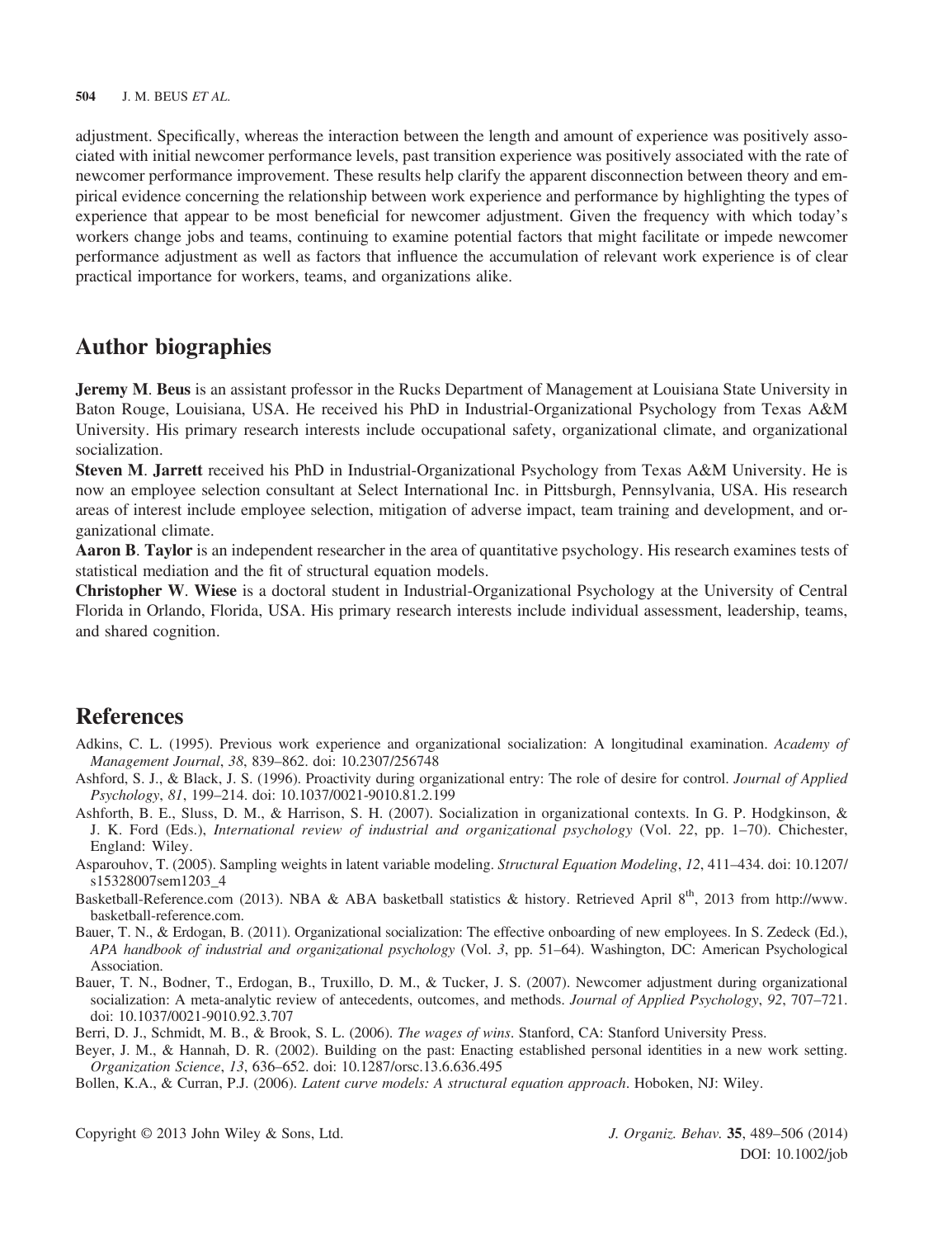- Bureau of Labor Statistics. (2010). Number of jobs held, labor market activity, and earnings growth among the youngest baby boomers: Results from a longitudinal survey. Retrieved November 9<sup>th</sup>, 2010 from http://www.bls.gov/news.release/nlsoy. nr0.htm.
- Carr, J. C., Pearson, A. W., Vest, M. J., & Boyar, S. L. (2006). Prior occupational experience, anticipatory socialization, and employee retention. Journal of Management, 32, 343–359. doi: 10.1177/0149206305280749
- Castilla, E. J. (2005). Social networks and employee performance in a call center. American Journal of Sociology, 110, 1243–1283. doi: 10.1086/427319
- Chan, D., & Schmitt, N. (2000). Interindividual differences in intraindividual changes in proactivity during organizational entry: A latent growth modeling approach to understanding newcomer adaptation. Journal of Applied Psychology, 85, 190–210. doi: 10.1037/0021-9010.85.2.190
- Chao, G. T., O'Leary-Kelly, A. M., Wolf, S., Klein, H. J., & Gardner, P. D. (1994). Organizational socialization: Its content and consequences. Journal of Applied Psychology, 79, 730–743. doi: 10.1037/0021-9010.79.5.730
- Chen, G. (2005). Newcomer adaptation in teams: Multilevel antecedents and outcomes. Academy of Management Journal, 48, 101–116.
- Day, D. V., Gordon, S., & Fink, C. (2012). The sporting life: Exploring organizations through the lens of sport. Academy of Management Annals, 6, 1–37. doi: 10.1080/19416520.2012.678697
- Devine, D. J., Clayton, L. D., Philips, J. L., Dunford, B. B., & Melner, S. B. (1999). Teams in organizations prevalence, characteristics, and effectiveness. Small Groups Research, 30, 678–711.
- Dokko, G., Wilk, S. L., & Rothbard, N. P. (2009). Unpacking prior experience: How career history affects job performance. Organization Science, 20, 51–68. doi: 10.1287/orsc.1080.0357
- ESPN.com (2013). NBA stats and league leaders. Retrieved April  $8<sup>th</sup>$ , 2013 from<http://espn.go.com/nba/statistics>.
- Falcione, R. L., & Wilson, C. E. (1988). Socialization processes in organizations. In G. M. Goldhaber, & G. A. Barnett (Eds.), Handbook of organizational communication (pp. 151–169). Norwood, NJ: Ablex.
- Gioia, D. A., & Manz, C. C. (1985). Linking cognition and behavior: A script processing interpretation of vicarious learning. Academy of Management Review, 10, 527–539. doi: 10.2307/258134
- Gioia, D. A., & Poole, P. L. (1984). Scripts in organizational behavior. Academy of Management Review, 9, 449–459. doi: 10.2307/258285
- Hall, D. T. (2002). Careers in and out of organizations. Thousand Oaks, CA: Sage Publications.
- Harrison, S. H., Sluss, D. M., & Ashforth, B. E. (2011). Curiosity adapted the cat: The role of trait curiosity in newcomer adaptation. Journal of Applied Psychology, 96, 211–220. doi: 10.1037/a0021647
- Henry, R. A., & Hulin, C. L. (1987). Stability of skilled performance across time: Some generalizations and limitations on utilities. Journal of Applied Psychology, 72, 457–462. doi: 10.1037/0021-9010.72.3.457
- Jones, G. R. (1983). Organizational socialization as information processing activity: A life history analysis. *Human Organization*, 42, 314–320.
- Jones, G. R. (1986). Socialization tactics, self-efficacy, and newcomers' adjustments to organizations. Academy of Management Journal, 29, 262–279.
- Kammeyer-Mueller, J. D., & Wanberg, C. R. (2003). Unwrapping the organizational entry process: Disentangling multiple antecedents and their pathways to adjustment. Journal of Applied Psychology, 88, 779–794. doi: 10.1037/0021-9010.88.5.779
- Kozlowski, S. W. J., & Bell, B. S. (2003). Work groups and teams in organizations. In W. C. Borman, D. R. Ilgen, & R. J. Klimoski (Eds.), Handbook of psychology: Vol. 12. Industrial and organizational psychology (pp. 333–375). London: Wiley.
- Kristof-Brown, A. L., & Guay, R. P. (2011). Person-environment fit. In S. Zedeck (Ed.), APA handbook of industrial and organizational psychology (Vol. 3, pp. 3–50). Washington, DC: American Psychological Association.
- Lester, R. E. (1987). Organizational culture, uncertainty reduction, and socialization of new organizational members. In S. Thomas (Ed.), Culture and communication: Methodology, behavior, artifacts, and institutions (pp. 105–113). Norwood, NJ: Ablex.
- Lewis, K., Belliveau, M., Herndon, B., & Keller, J. (2007). Group cognition, membership change, and performance: Investigating the benefits and detriments of collective knowledge. Organizational Behavior and Human Decision Processes, 103, 159–178. doi: 10.1016/j.obhdp.2007.01.005
- Li, N., Harris, B., Boswell, W. R., & Xie, Z. (2011). The role of organizational insiders' developmental feedback and proactive personality on newcomers' performance: An interactionist perspective. Journal of Applied Psychology, 96, 1317–1327. doi: 10.1037/a0024029
- Louis, M. R. (1980). Surprise and sense making: What newcomers experience in entering unfamiliar organizational settings. Administrative Science Quarterly, 25, 226–251.
- Mathieu, J. E., Heffner, T. S., Goodwin, G. F., Salas, E., & Cannon-Bowers, J. A. (2000). The influence of shared mental models on team process and performance. Journal of Applied Psychology, 85, 273–283.
- McDaniel, M. A., Schmidt, F. L., & Hunter, J. E. (1988). Job experience correlates of job performance. Journal of Applied Psychology, 73, 327–330. doi: 10.1037/0021-9010.73.2.327
- Medoff, J. L., & Abraham, K. G. (1980). Experience, performance, and earnings. The Quarterly Journal of Economics, 95, 703-736.

Copyright © 2013 John Wiley & Sons, Ltd. J. Organiz. Behav. 35, 489–506 (2014)